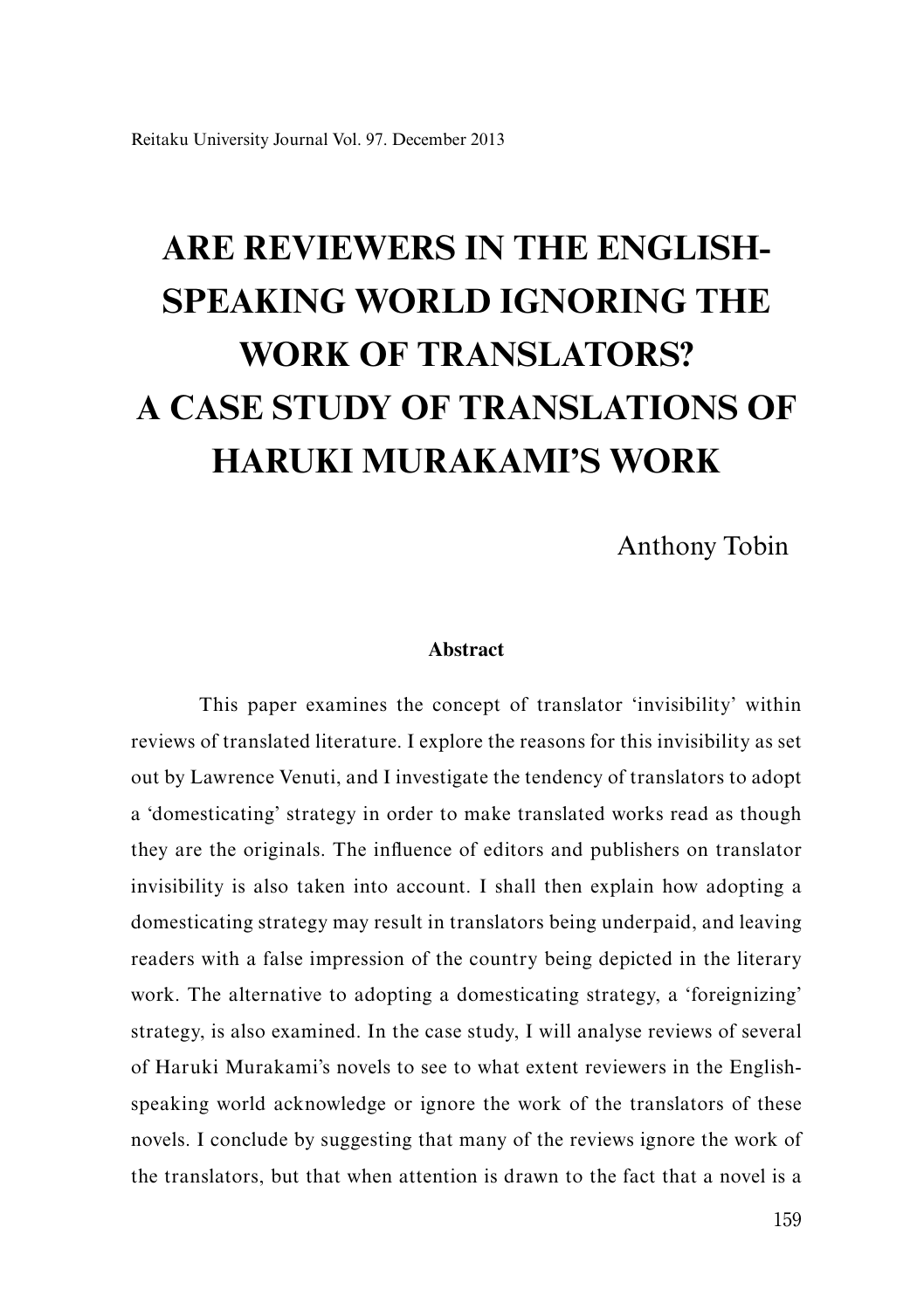translation, there is a tendency by the reviewer to mention the translator or the fact that the novel is a translation.

# **ARE REVIEWERS IN THE ENGLISH-SPEAKING WORLD IGNORING THE WORK OF TRANSLATORS?**

# **A CASE STUDY OF TRANSLATIONS OF HARUKI MURAKAMI'S WORK**

## **ARE REVIEWERS IGNORING TRANSLATORS?**

The American scholar of Translation Studies, Lawrence Venuti tells us that translators are rarely mentioned in reviews and when they are, the usual mention is no more then a brief aside in which the reviewer talks about how transparent the translation is (Venuti 1995). Venuti also mentions the work of Ronald Christ (1984 cited in Venuti 1995 p8), who on examining reviews of translated literature found that many newspapers, such as the *Los Angeles Times*, did not even list translators in headnotes to reviews and often did not bother to mention that a book was a translation. Venuti also points out that reviewers who are themselves writers or poets are capable of glaring omissions when reviewing translated work. He gives the example of the American novelist John Updike who upon reviewing two foreign novels for the *New Yorker* in 1981 hardly acknowledged the work of the translators. In the lengthy review of Italo Calvino's *If On a Winter's Night a Traveller* and Günter Grass's *The Meeting at Telgte*, only the slightest mention was made of the translators, with their names appearing in brackets after the first mention of the English-language titles (Venuti 1995).

In her article on the reception of Dutch literature which has been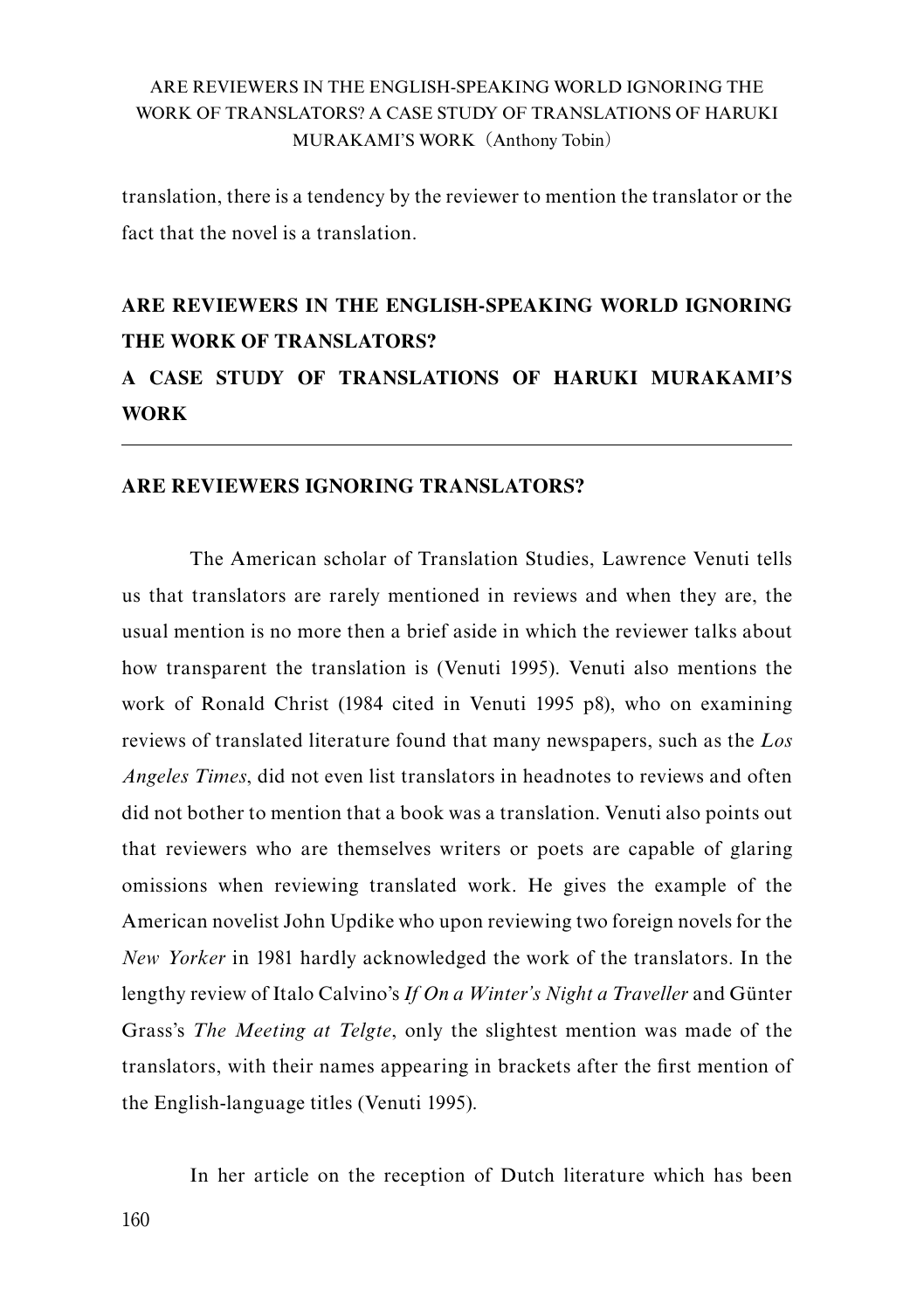translated into English, Vanderauwera notes that in reviews the fact that a book is a translation is sometimes not even mentioned (Vanderauwera 1985 p 202). Is this through ignorance on behalf of reviewers or is there, perhaps, a deeper reason for this lack of acknowledgement of translators? Could it be that translators have only themselves to blame for their lack of 'visibility' in reviews.

## **TRANSLATOR INVISIBILITY**

Venuti points to 'invisibility', as being the main reason for the translator's diminished position in contemporary Anglo-American culture and hence the reason for translators being ignored in reviews. Behind 'invisibility' he identifies two mutually determining phenomena:

One is an illusionistic effect of discourse, of the translator's own manipulation of English; the other is the practice of reading and evaluating translations that has long prevailed in the United Kingdom and the United States, among other cultures, both English and foreign language (Venuti 1995 p1).

Most publishers, reviewers and readers only accept a translated text when it reads fluently without any linguistic or stylistic peculiarities adding to the feeling of transparency and that it looks like an 'original' with all the writer's personality included (ibid.p1). When a text reads like an 'original' it is understandable that a reader may not realise they are reading a translation, but surely a reviewer should not overlook such an important point. There are two strategies connected with the concepts of translator 'invisibility' and 'visibility; these are 'domesticating' and 'foreignizing' strategies.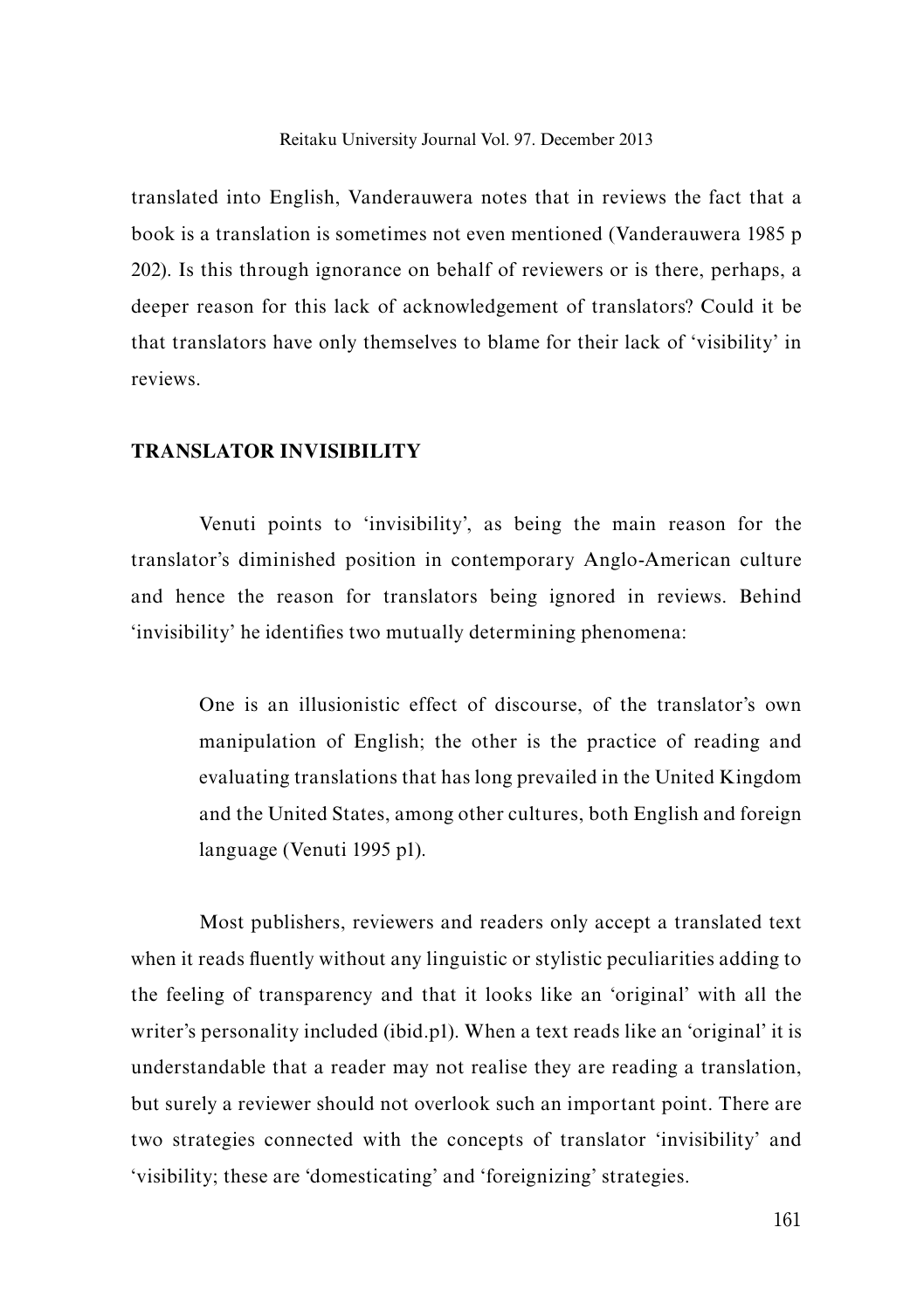# **TRANSLATORS ADOPTING A DOMESTICATING STRATEGY**

In the introduction to *Rethinking Translation:Discourse, Subjectivity*, Ideology, Venuti quotes a translator:

"When a translation is reviewed," says the Italian translator William Weaver, and "a reviewer neglects to mention the translator at all, the translator should take this omission as a compliment: it means that the reviewer simply wasn't aware that the book had been written originally in another language. For a translator this kind of anonymity can be a real achievement" (cited in Venuti 1992 p4).

This is certainly not a statement with which Venuti would agree, but for many translators making a translation readable and transparent is the goal. They wish to create fluent translations by adopting a strategy of, what Venuti terms, 'domestication', whereby the more fluent a translation is, the more 'invisible' the translator becomes (Venuti 1995).

Under the regime of fluent translating, the translator works to make his or her work 'invisible' producing the illusory effect of transparency that simultaneously masks its status as an illusion: the translated text seems 'natural', i.e., not translated (Venuti 1995 p5).

Eugene Nida, the translation consultant to the American Bible Society and influential theorist in Translation Studies, favoured, what he called, 'dynamic equivalence'. He defined this in terms of :

The degree to which the receptors of the message in the receptor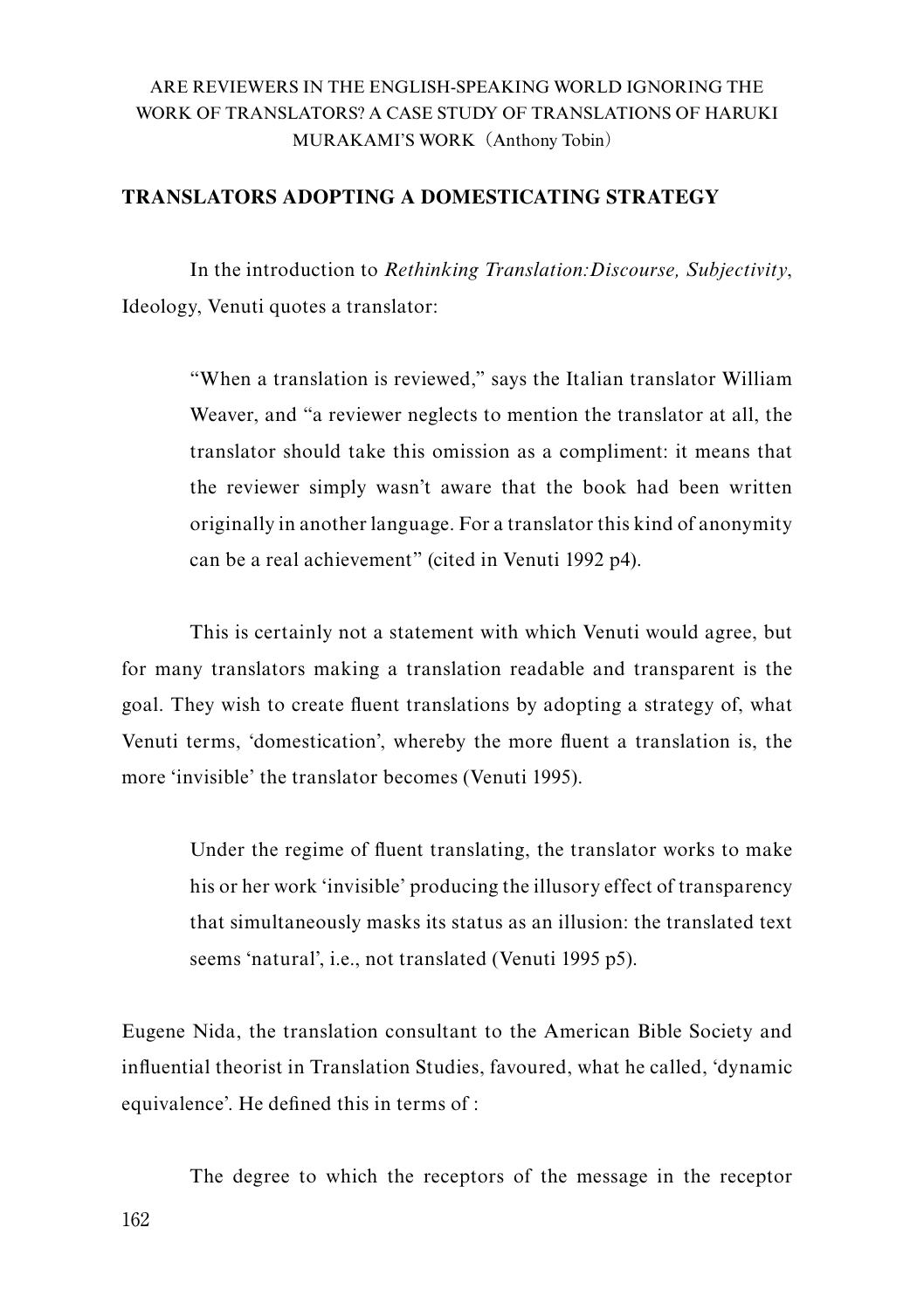language respond to it in substantially the same manner as the receptor in the source language. This response can never be identical, for the cultural and historical settings are too different, but there should be a high degree of equivalence of response, or the translation will have failed to accomplish its purpose (Nida 1982 p24).

Nida aims for a fluent strategy and Venuti (1995) argues that this involves 'domestication'. In 1964 Nida wrote:

A translation of dynamic equivalence aims at complete naturalness of expression and tries to relate the receptor modes of behaviour relevant within the context of his own culture (cited in Venuti 1995 p21).

Venuti points towards Nida's expression, 'naturalness of expression' as particular evidence that dynamic equivalence means domestication.

If a translated literary text reads much like any literary text written originally in English, with all the idioms and nuances you would expect to find in such a text, and without the feeling that you are reading something overtly 'foreign', then we can assume that a translator has striven to create a text which reads fluently without making the task of reading it difficult for the reader. He has, in other words, adopted a domesticating strategy. The German theologian and philosopher Friedrich Schleiermacher argued that the translator had two choices when creating a translation:

Either the translator leaves the author in peace, as much as possible, and moves the reader towards him; or he leaves the reader in peace, as much as possible, and moves the author towards him (cited in Venuti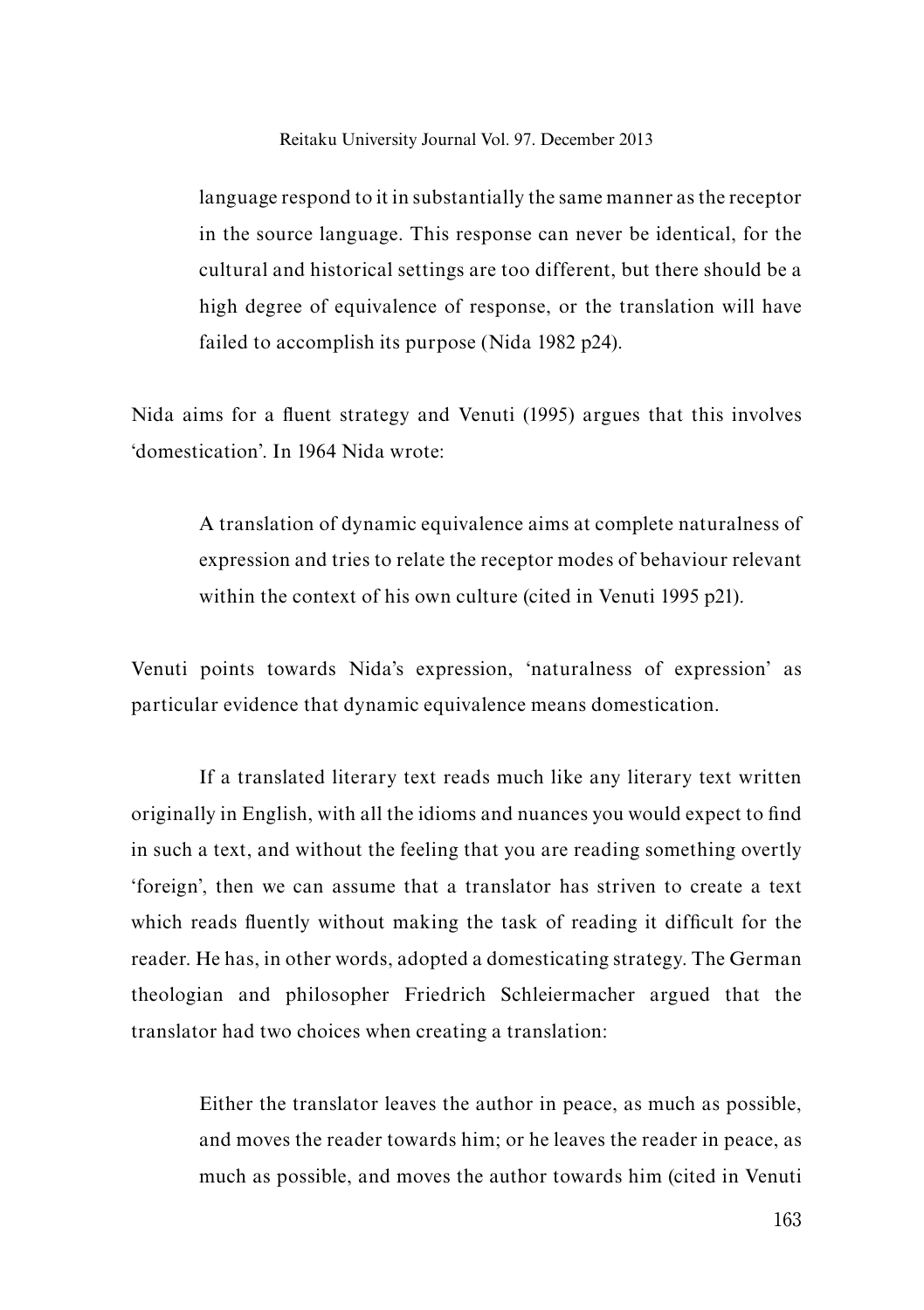1995 p19).

When domesticating a text the latter strategy is chosen.

We will now look at some of the translations of the Japanese author Haruki Murakami's work to see to what extent his novels have been domesticated. Murakami's English translations are generally very readable and, in terms of language, do not present much of a challenge. In Murakami's *Norwegian Wood* (2000a), translated by Jay Rubin, the dialogue is written in idiomatic, natural, and, for the most part, Americanised English. One character says of herself, "And I was cute, too. Not as cute as Naoko, but pretty damn cute" (Murakami 2000a p153). The text has not been domesticated to the point of changing the name of 'Naoko' to a more western name, but the text would not look out of place in any American novel. Phrases such as "I guess not" (ibid. p140), "so far so good, right" (ibid. p159), "I guess he's a lot sicker in the head than I am" (ibid. p145), all add to a feeling that the characters inhabit a very American Japan. If anything *Kafka on the Shore*, translated by Philip Gabriel, feels even more American. Phrases such as, "where're you headed?" (Murakami 2005 p 23), "we can go out for a bite or whatever" (ibid. p 39), "why the hell don't you beat it, Grandad?" (ibid. p253) all point towards domestication.

### **INFLUENCE OF EDITORS AND PUBLISHERS**

It is obvious that editors and publishers want to produce translations that people will want to read and, more importantly, purchase. Translation of literature which displays its foreign origins may well be popular when a literature is in a phase of expanding and including, when it is likely to be on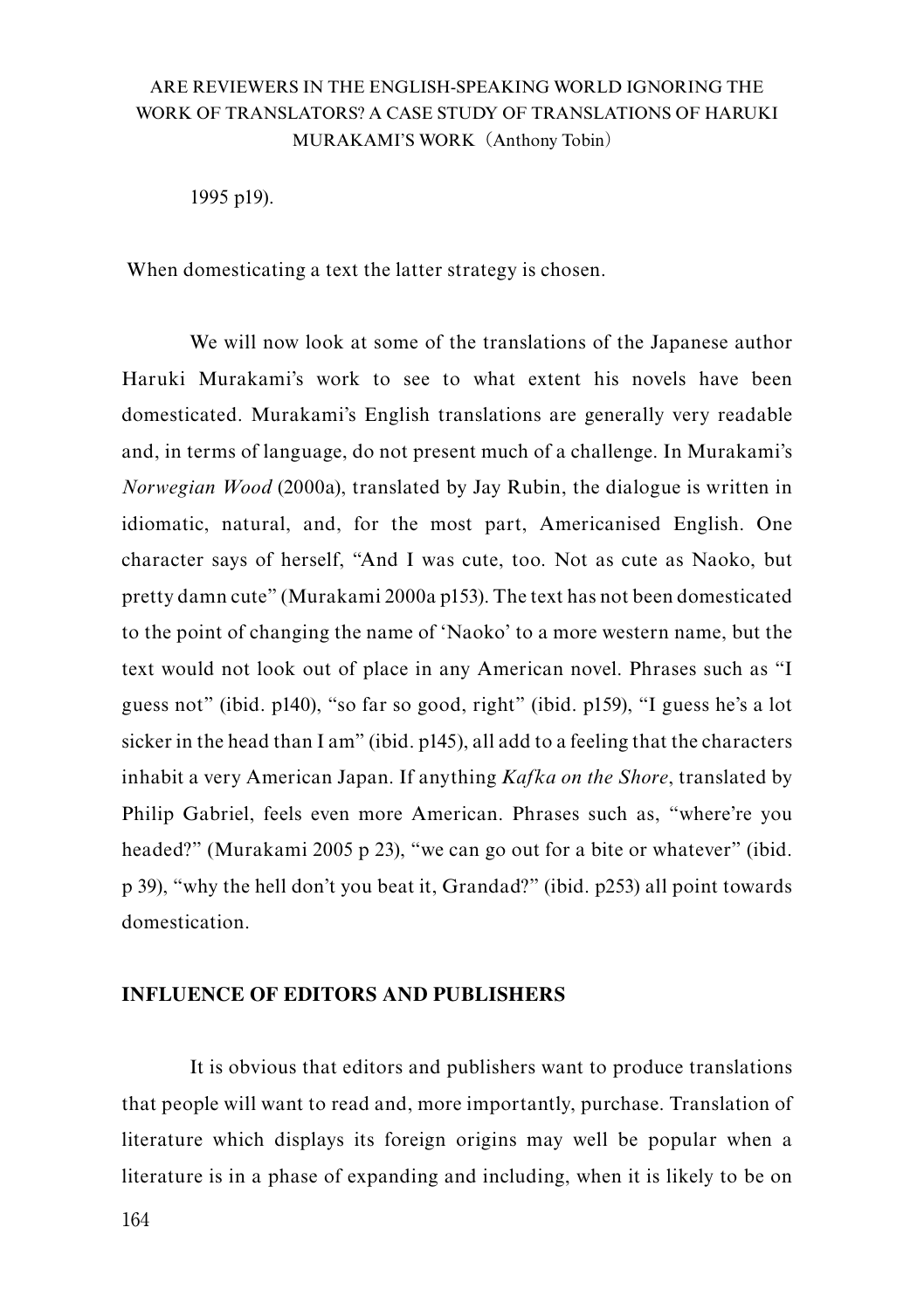the look out for new influences (Gaddis Rose 1997). However, this is hardly the case with English literature. In the English speaking world translated works which sound too foreign may not prove to be big sellers.

> The marketplace or the patronage system, which can include state censorship, publishing economics and dominant mores, will influence the tolerable degree of strangeness. If a translation sounds too strange, it may not be accepted (ibid. p28).

Editors tend to prefer natural idioms and often proper names are the only feature which betrays the fact that a novel is of foreign origin. Gaddis Rose wrote how she served on the committee of the MLA Translation competition from 1994 to 1997 and how in 1994 all the novels submitted by one particular publisher read as if they had been written by the same author regardless of the language of origin (ibid. p29). Jeremy Munday conducted interviews with publishers and confirmed that editors were often not fluent in the language of the literature being translated and that producing translations which 'read well' was their main concern (cited in Munday 2001 p154).

Demanding translators to write fluent translations is not the only way in which editors and publishers have enforced a domesticating strategy. The very books which editors and publishers choose to have published also add to the invisibility of the translator.

An illusionism produced by fluent translating, the translator's invisibility at once acts and masks an insidious domestication of foreign texts, rewriting them in the transparent discourse that prevails in English and that selects precisely those foreign texts amenable to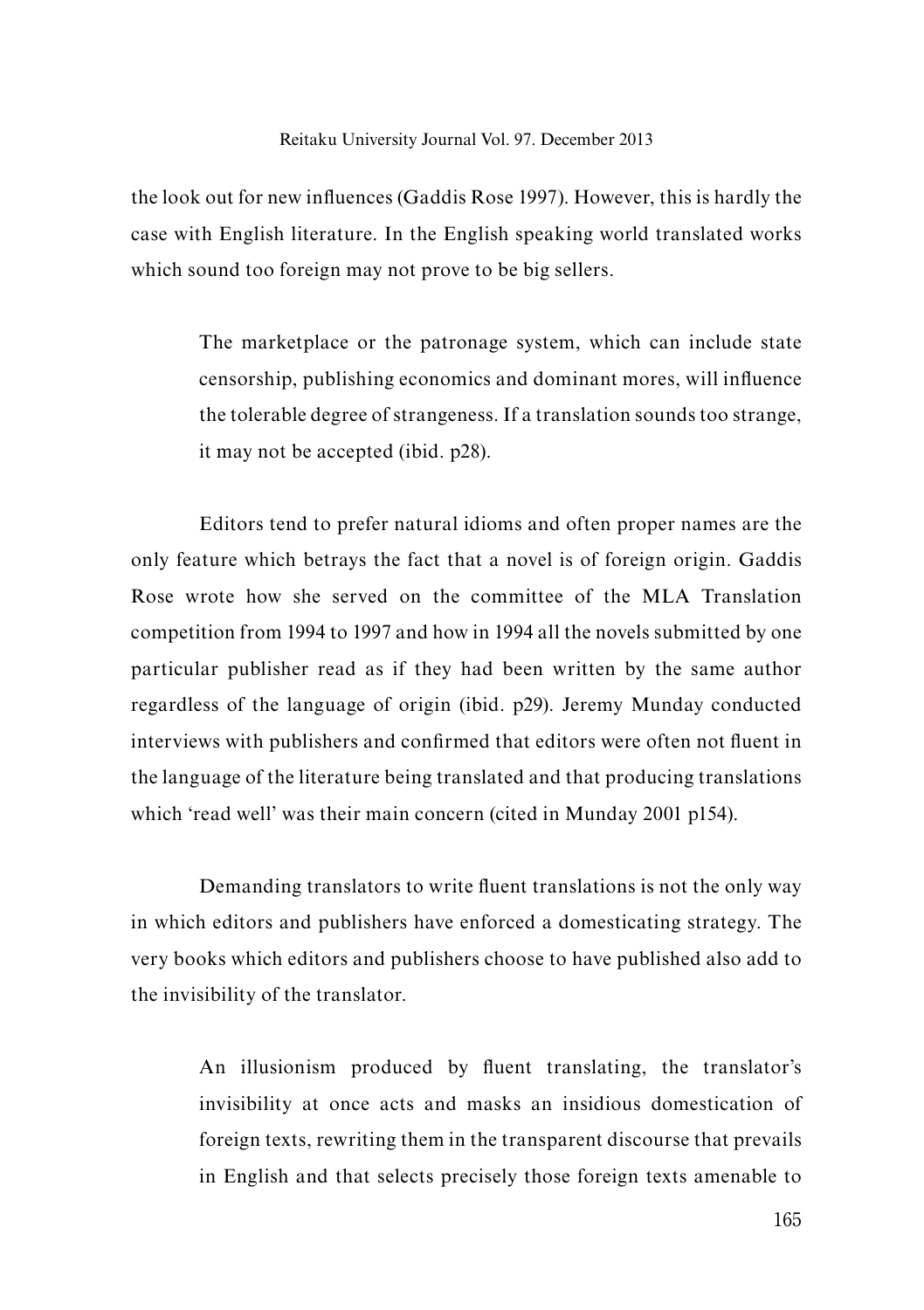fluent translating (Venuti 1995 p17).

By choosing foreign texts which lend themselves to translation, publishers are pushing the role of the translator further into the background. Foreign texts are also selected by publishers for reasons other than their ease of translation. For publishers it is easy to:

… play to the gallery by translating and promoting works that fit assumed demand and taste at the target pole, thus neutralising aesthetic as well as commercial objections (Vanderauwera 1985 p209).

Publishers seek out foreign works which will fit in with what is already popular in English literature, avoiding risks, and trying to cash in on what they forecast will be a profitable translation.

Every step in the translation process – from the selection of foreign texts to the implementation of translation strategies to the editing, reviewing, and reading of translations – is mediated by the diverse cultural values that circulate in the target language, always in some hierarchical order (Venuti 1995 p308).

It seems no matter how successful a novel may be in, say, Japan, France, Russia, or anywhere else in the world, if it does not fit in with what is popular among English-speaking readers, it is unlikely to be translated into English.

In the case of Haruki Murakami, he was already a household name in Japan before making it big in the broader world. He was so successful, in fact, that he chose to leave Japan after *Norwegian Wood* became such a phenomenal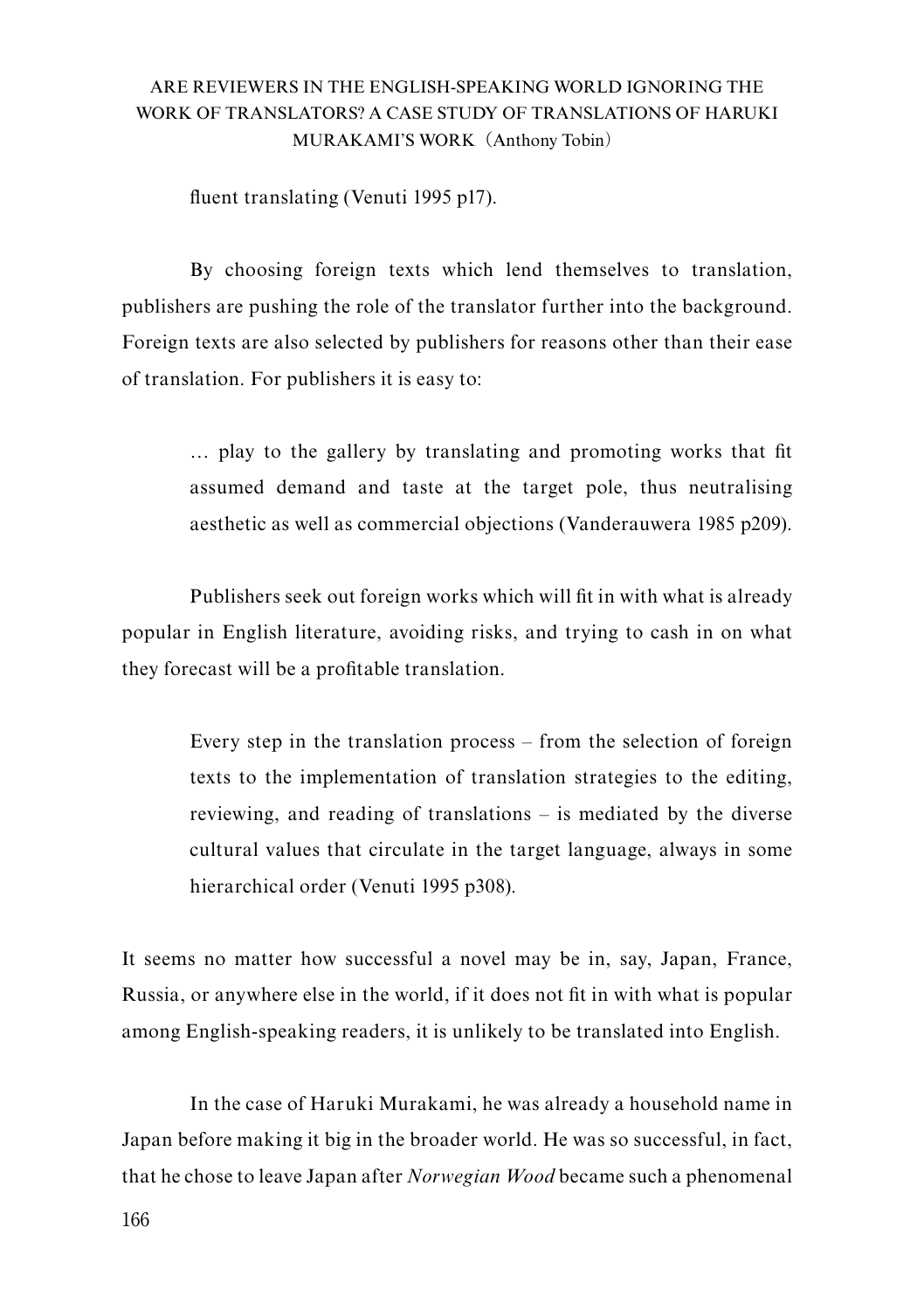success. As Jay Rubin wrote in the translator's note of *Norwegian Wood*:

Fame was one thing, superstardom another, and the craziness of it sent him back to the anonymity of Europe (Rubin 2000 p387).

Murakami's publishers in the English-speaking world, and indeed in the French-speaking world, Chinese-speaking world and so on, seized upon an author who was already a success in his own country and who they believed could be an international success, too. Murakami recently had four of his books which had been translated into English among the top five-thousand ranking books in terms of sales on amazon.com. In a 2008 interview published in *Japan Today,* an English news and entertainment website which caters mainly to English speakers living in Japan, Murakami said:

> Two-thirds of the work done by people at my office is now about dealing with foreign publishers (cited in Koyama 2008).

The reporter also said that Murakami earns more from books sold abroad than from books sold in Japan, where almost all the books he publishes become bestsellers (ibid.).

Of course, it is not easy to say exactly why Murakami is such a hugely successful author in the English-speaking world, but, as we have already seen, a domesticating strategy helps to make his novels more readable. But has the publishing world also selected his work because it lends itself to fluent translation? This certainly seems very possible as Murakami himself has said the following: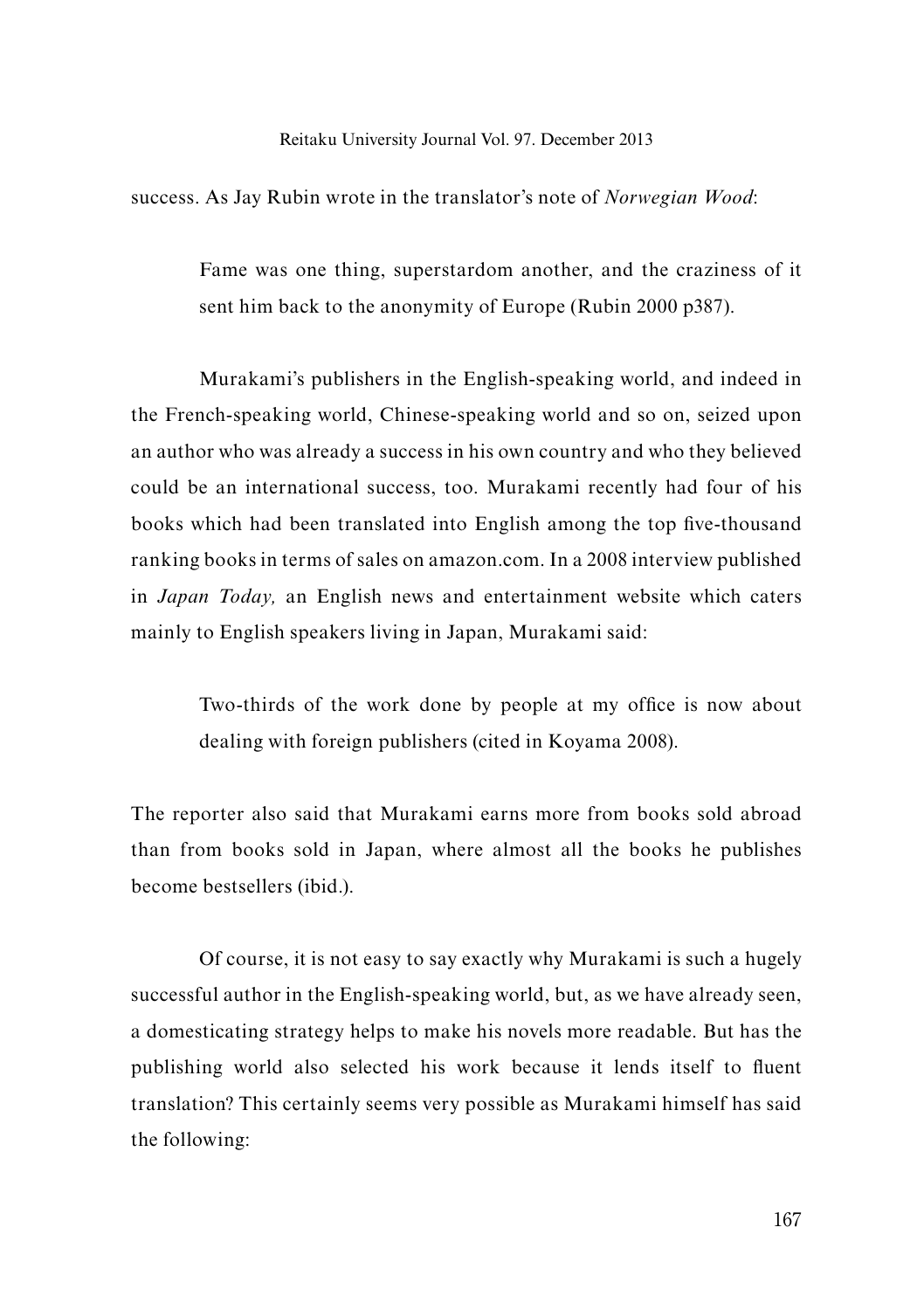My writing style rarely depends on the character of the Japanese language. So I think what is lost in the process of translation is relatively little (ibid.).

The characters in Murakami's novels do seem extremely westernised. The reference points in his novels are nearly all western and Japanese traditional and indeed pop culture is largely absent. The characters in *Sputnik Sweetheart* read Joseph Conrad novels (Murakami 2001 p90), listen to Mark Bolan (ibid. p47) and watch *From Russia with Love* (ibid. p147). The very title of Murakami's *Norwegian Wood* comes from a Beatles song (Murakami 2000a). One of the characters in Norwegian Wood enjoys reading the works of Truman Capote, John Updike, F. Scott Fitzgerald and Raymond Chandler (ibid. p37).

In *Kafka on the Shore* the protagonist, who is named after the Czech writer, listens to music by western artists such as Radiohead (Murakami 2005 p76) and Prince (ibid. p 181). There are also characters named after western brands such as Johnnie Walker (ibid. 165) and Colonel Sanders of Kentucky Fried Chicken fame (ibid. p355). All of these references make it easier for Murakami's English-speaking audience to identify with his characters; they feel included, and not alienated, despite reading books which come from a culture which is actually very different to their own.

## **IMPLICATIONS OF DOMESTICATION**

As we have already seen, adopting a domesticating strategy, or indeed being forced to adopt such a strategy, can lead to reviewers ignoring the work of translators. But besides affecting the vanity of translators, are there any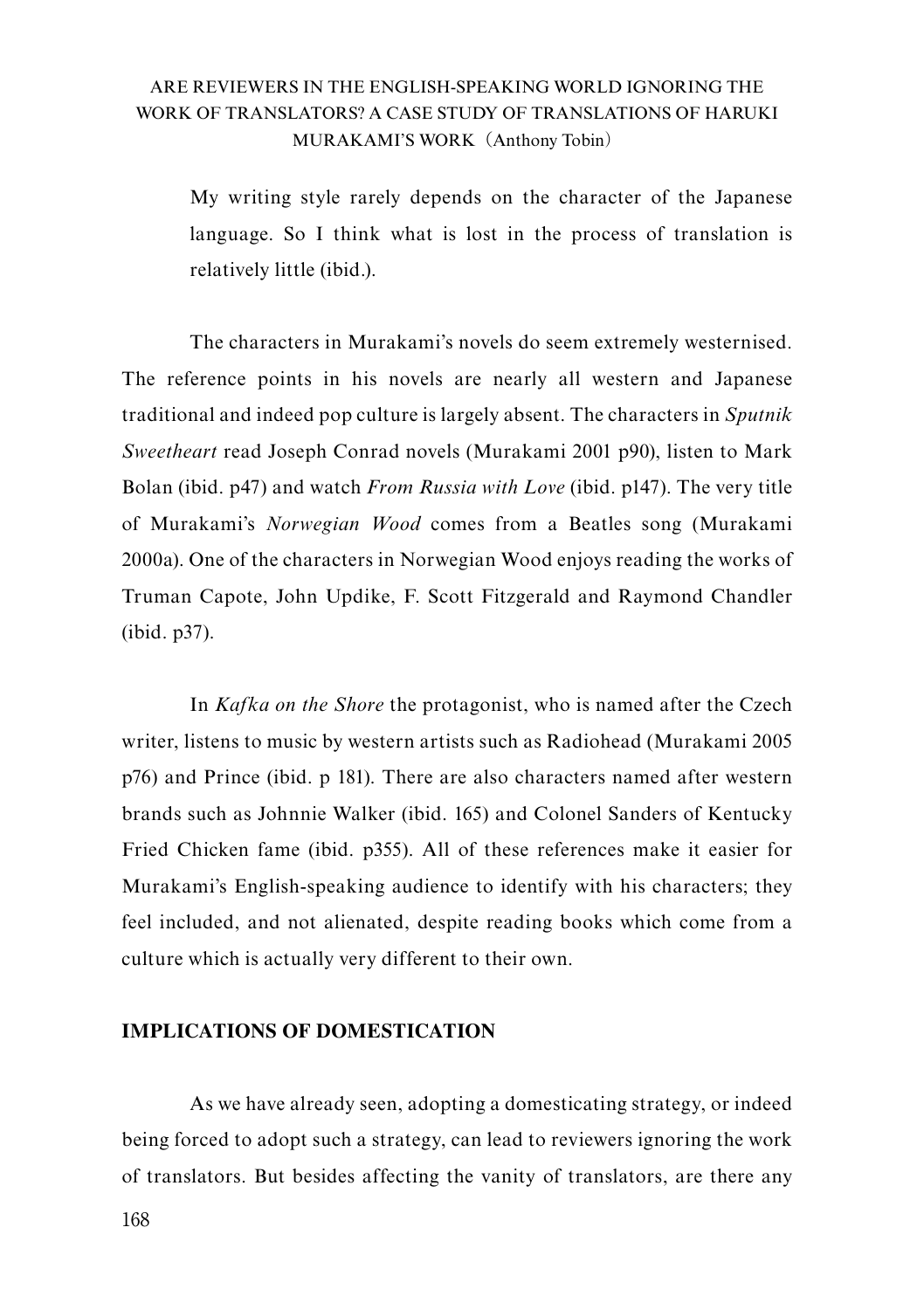other implications for translators when they are being made 'invisible'? Venuti argues that by adopting a fluent strategy, translators are doing themselves no favours economically.

A fluent strategy aims to efface the translator's crucial intervention in the foreign text: he or she actively rewrites it in a different language to circulate in a different culture, but this very process results in a selfannihilation, ultimately contributing to the cultural marginality and economic exploitation which translators suffer today (Venuti 1992 p4).

Venuti also mentions that according to British and American law translation is defined as:

… an 'adaptation' or 'derivative work' based on an 'original work of authorship,' whose copyright, including the exclusive right 'to prepare derivative works' or 'adaptations,' is vested in the 'author' (Venuti 1995 p8).

This all adds up to translators of literary works being paid per amount of words per page, and not receiving any royalties. It seems incredibly unfair that a best selling writer, who has the translator to thank for opening his or her work to a new market, should not share the spoils.

The cultures of some English-speaking countries are also negatively affected by the prevalence of a fluent domesticating strategy for translating literature. Venuti points towards the cultures of the UK and US which have become: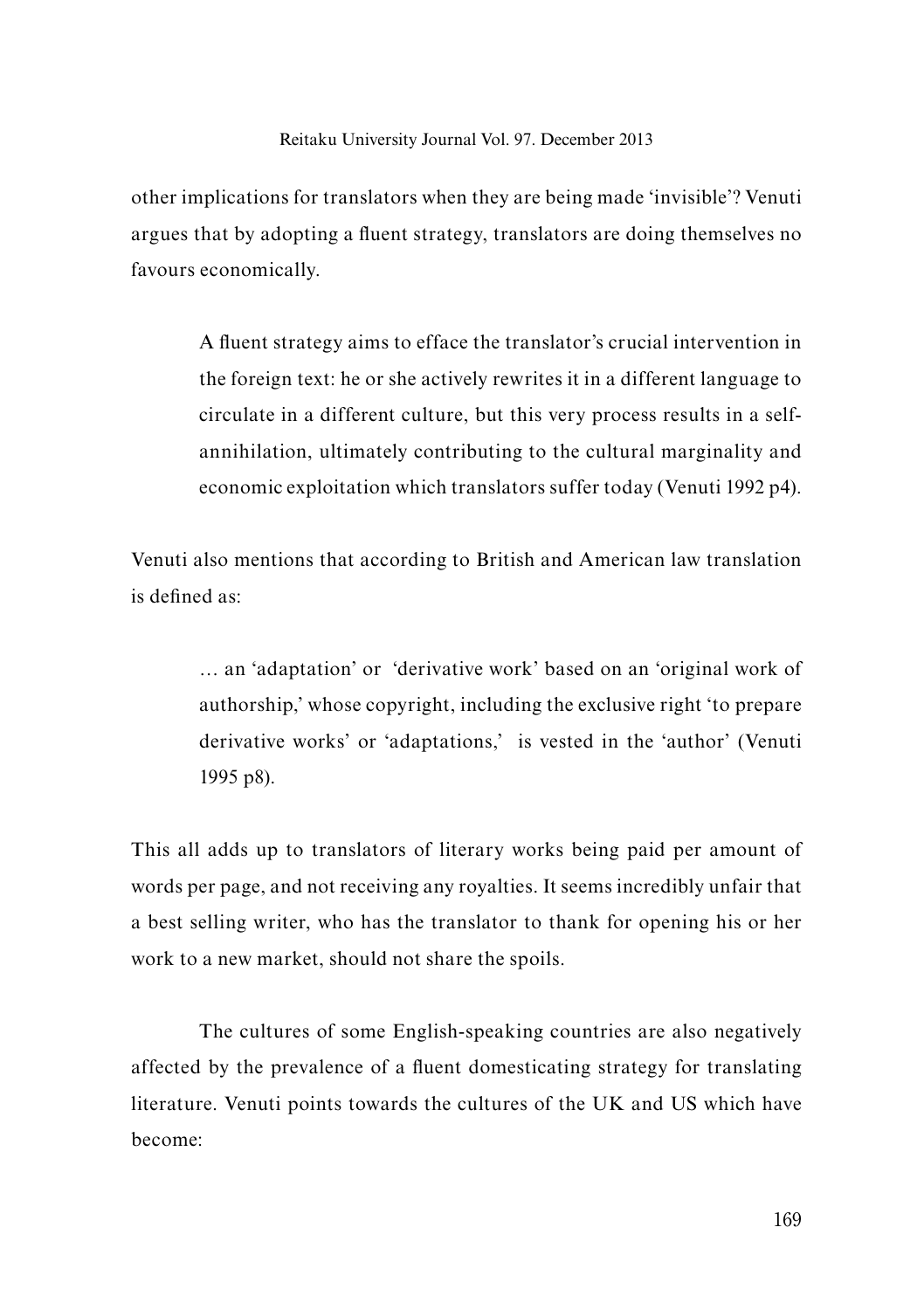… aggressively monolingual, unreceptive to the foreign, accustomed to fluent translations that invisibly inscribe foreign texts with Englishlanguage values and provide readers with the narcissistic experience of recognizing their own culture in a cultural other (Venuti 1995 p15).

Readers are not truly being opened up to a foreign culture when reading a translation which has been domesticated, rather they are seeing a version of the culture which is probably closer to their own than the very culture that is supposedly being represented.

There are also serious implications associated with the form of domesticating which seeks out works from foreign cultures which fit the domestic canon for foreign literature. This may mean publishers choosing to translate foreign literature which uses styles or themes which are also common in current English literature, or it may mean choosing texts which fit the common stereotypes of the culture being represented. Venuti gives the example of how, until very recently, a great many of the Japanese novels and story collections being translated into English showed a very traditional Japan and were not at all representative of the majority of books being published in Japan (Venuti 1998). Edward Fowler said that Japan was represented as:

An exoticized, aestheticized, and quintessentially foreign land quite antithetical to its prewar image of a bellicose and imminently threatening power (Fowler 1992 cited in Venuti 1998 p72).

Perhaps this accounts for the perception among many westerners to this day that all Japanese people wear kimonos and live in quaint wooden houses. Of course, this is all a far cry from the Japan represented in Haruki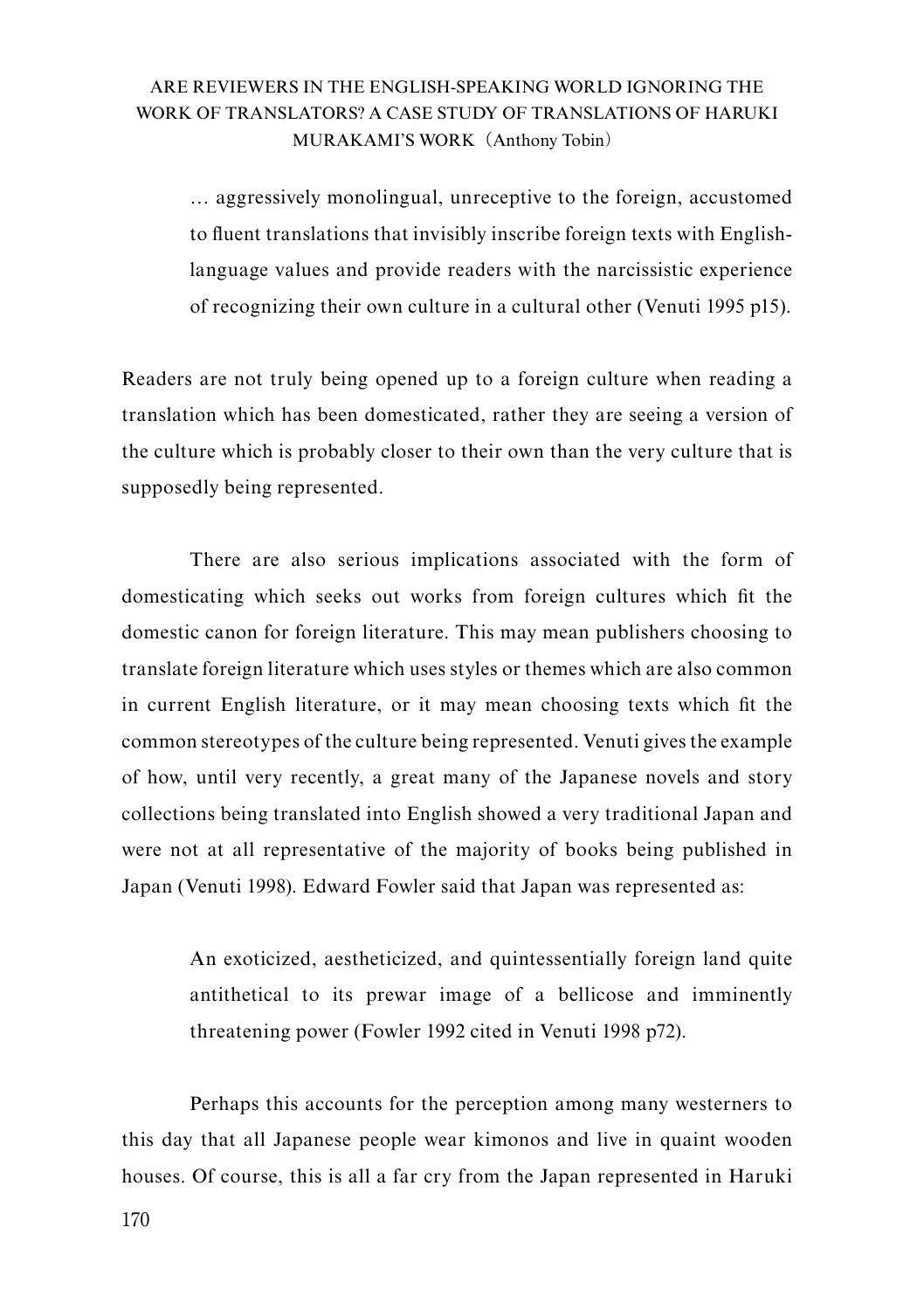Murakami's novels and short stories. However, Venuti reminds us that if this new wave of translated fiction from Japan, which includes writers such as Murakami and Banana Yoshimoto, "brings about an enduring canon reformation, it too may harden into a cultural stereotype of Japan" (Venuti 1998 p75). Thus, perhaps in ten or twenty years from now the prevailing stereotype of Japan may be that of a highly Americanised society.

#### **FOREIGNIZATION**

The alternative to writing a translation which reads fluently and aims to pass for a text originally written in English is to adopt a 'foreignizing' or, as Venuti also refers to it, a 'resistant' strategy. It is, to quote Schleiermacher once more, when "the translator leaves the author in peace, as much as possible, and moves the reader towards him" (Venuti 1995 p19). For the translator this can mean either choosing a marginal discourse to translate the text, or choosing to translate a foreign text which is not included in domestic literary canons (ibid. p20). A translation of a text which differs from the contemporary canon of foreign literature can challenge existing stereotypes towards a particular culture and bring fresh perspectives to readers.

Choosing a marginal discourse is to translate a text in such a way as to show that the text is a translation. It should sound alien and show the linguistic and cultural differences which exist in a foreign text (ibid. p23).

 Contemporary translators of literary texts can introduce discursive variations, experimenting with archaism, slang, literary allusion and convention to call attention to the secondary status of the translation and signal the linguistic and cultural differences of the foreign text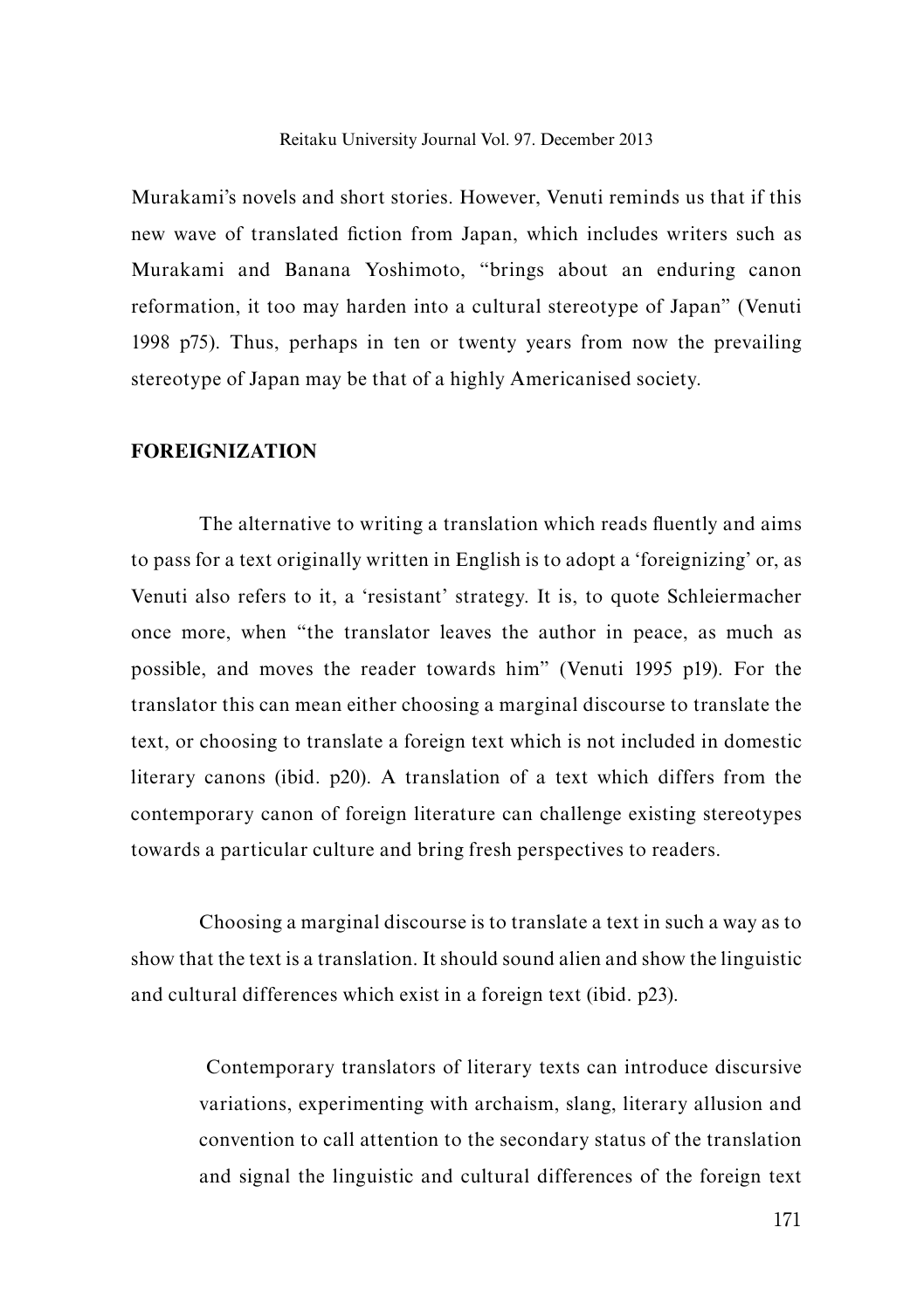(ibid. 1995 p311).

Readers are brought out of their comfort zone, challenged and faced with the foreign, albeit through their own language. According to Antoine Berman the ethical aim of translation is to receive "the Foreign as Foreign" (Berman 2000 p285).

By avoiding fluency in translation and going for a strategy which shows the foreignness of a text, translators are able to make their own work more visible. By doing this, perhaps reviewers will take note and include more than just a passing mention of the translator in reviews of translated literature. Translators may also be able to benefit economically from adopting foreignizing strategies:

Such strategies can help to make the translator's work visible, inviting a critical appreciation of its cultural political function and a reexamination of the inferior status it is currently assigned in law, in publishing, in education (Venuti 1992 p13).

Although Murakami's work is translated with a fluent strategy, which points towards a domesticating strategy being used, it should not be ignored that there are elements of a foreignizing strategy also evident in some of his translations. In the English version of *Norwegian Wood* the chapter numbers are written in Japanese; thus Chapter 1 is written as 第1章. Obviously most readers will not be able to read the characters but the meaning should be understood from the context and readers are reminded that they are reading a translation of a Japanese novel. The presence of a translator's note by Jay Rubin at the back of the book also shows the book's foreign origins. However,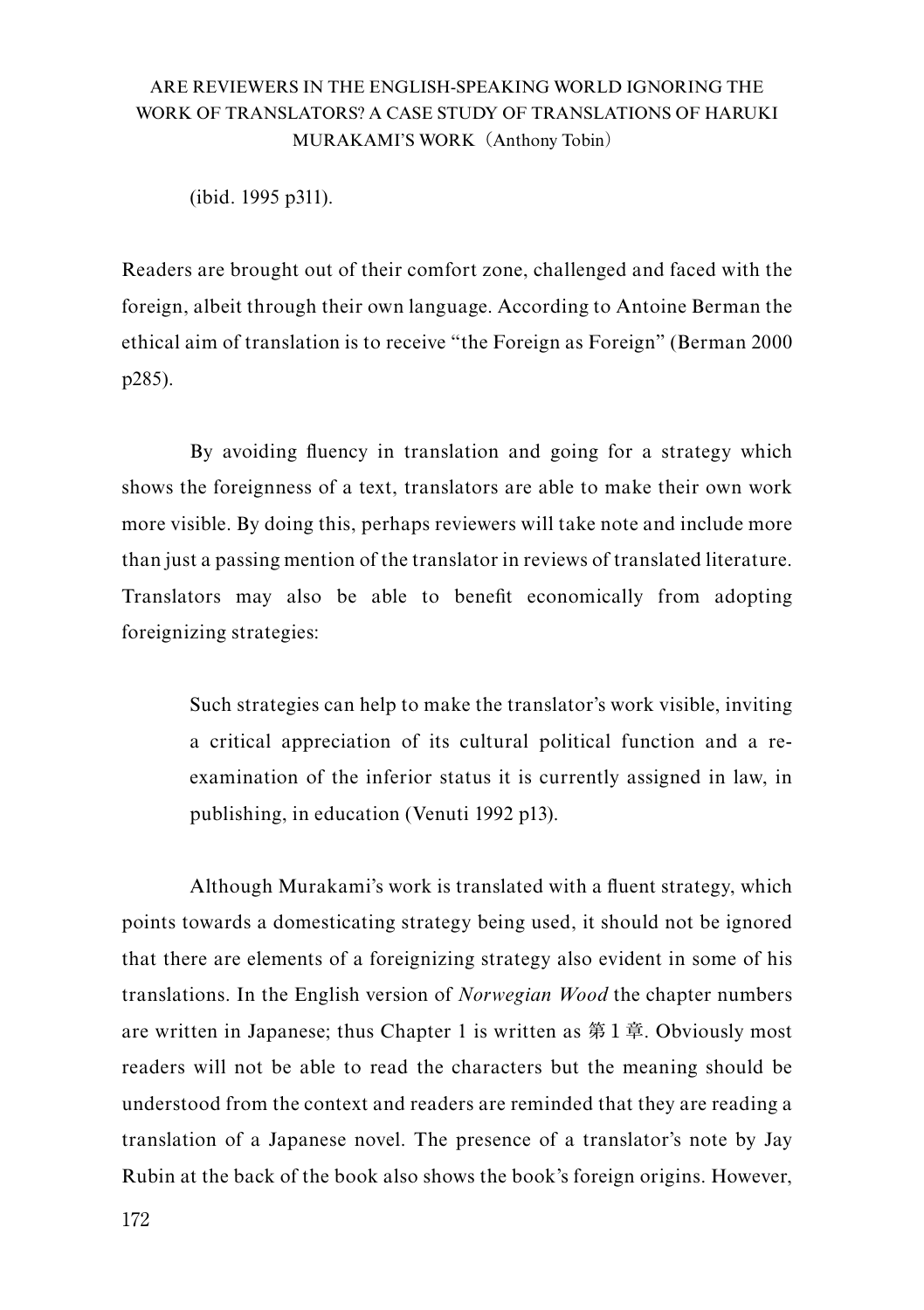apart from these two factors, and the use of Japanese proper nouns in the novel, *Norwegian Wood* reads like it could have been set anywhere in the Western world. In *Kafka on the Shore*, while the two factors which give away the foreign elements of *Norwegian Wood* are missing, the translator does keep certain uniquely Japanese elements in Romanised Japanese. The Japanese styles of poetry, *tanka* and *haiku* (Murakami 2005 p 450), are written in italics, as is *udon*, a type of Japanese noodle (ibid. p70). These are what Snell-Hornby refers to as culture-bound elements (Snell-Hornby 1995 p107).

### **CASE STUDY**

This case study investigates whether the domesticating fluent strategy used, making the translator largely 'invisible' in the text, in Murakami's translations has actually led to translators being ignored and thus being made 'invisible' in reviews, and also whether anything is said about the translations themselves. The twenty-five reviews are from the online pages of newspapers and magazines from across the English-speaking world. However, the majority of reviews are from British and American publications as it was rather difficult to find many reviews from other English-speaking countries. The reviews consist of the English translations of the three Murakami novels which I have read: *Norwegian Wood* (2000a), *Kafka on the Shore* (2005), and *Sputnik Sweetheart* (2001), as well as *1Q84*, the latest of Murakami's novels to be translated into English.

#### **Norwegian Wood**

The first reviews investigated were those of *Norwegian Wood*. In *The New York Times*' review the translator's name, Jay Rubin, is written under that of the author's in a caption to the right of the article. The reviewer not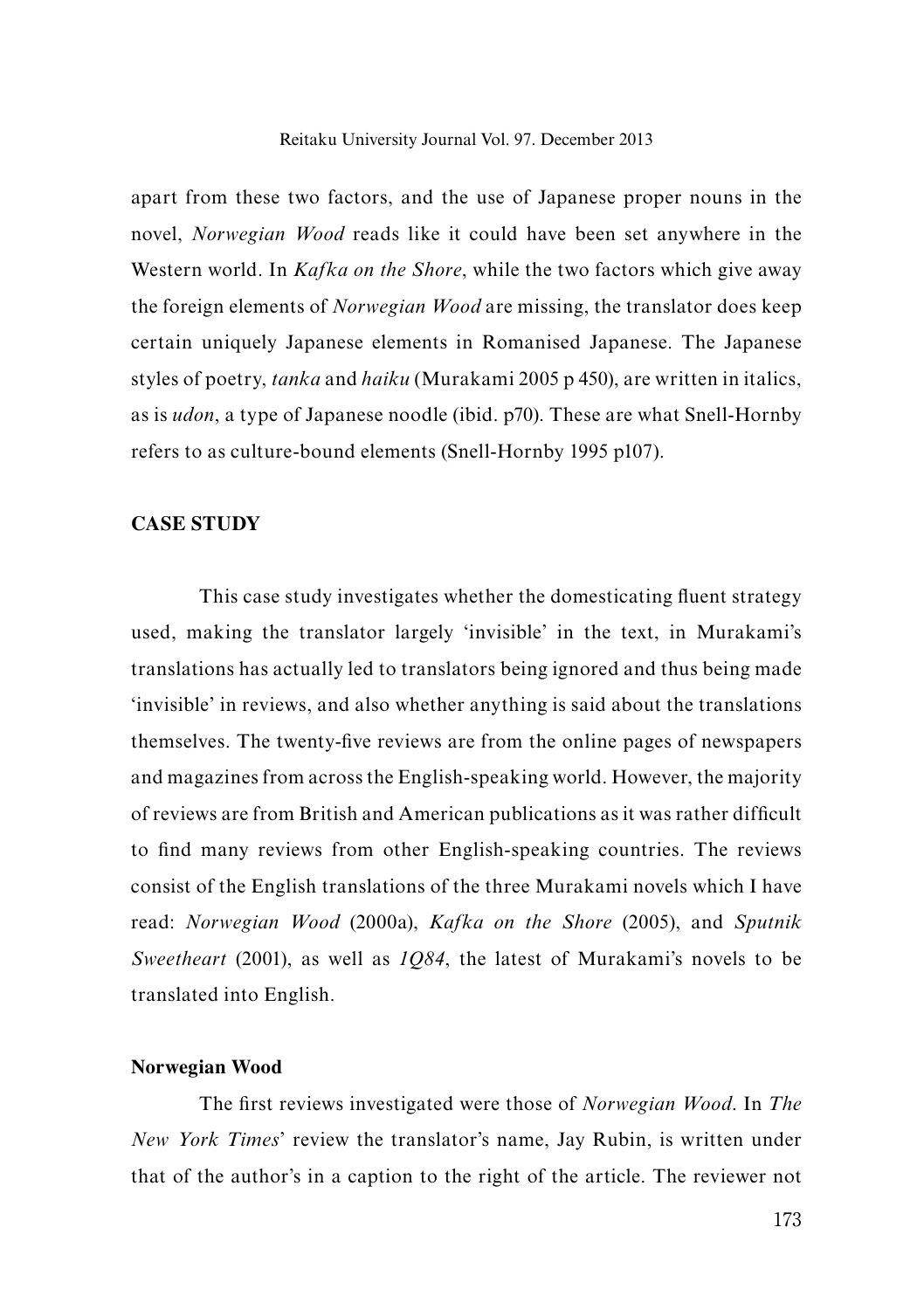only praises the work of Murakami but also that of the translator, too:

Jay Rubin's superb translation is the first English edition authorised for publication outside Japan (Nimura 2000).

*The Times* of London shows the translator's name next to Murakami's on the headnote of the article and the reviewer talks about how the novel had previously been translated for Japanese students of English by Alfred Birnbaum, but how Jay Rubin's translation was the first official translation for the international market. The translator's note is also mentioned when the reviewer talks of Murakami's attitude towards the novel (Quinn 2000).

In the UK's *The Guardian*, *Norwegian Wood* is reviewed along with one other Murakami title; *Underground* (Murakami 2000b). The translators' names for both books are listed along with the author's under the books' titles on the headnote. The reviewer mentions that this is the first English translation of *Norwegian Wood* aimed at a Western audience, despite having been first published in Japan thirteen years earlier (Poole 2000). *The Village Voice* of New York does not list the translator's name, but does say there is "frustration over the sporadic publication of his work in English" (Handler 2000). No mention is made of the act of translation or translator and this is the first case where we can say the translator is completely 'invisible'.

## **Kafka on the Shore**

The next reviews to be investigated were those for *Kafka on the Shore*. In *The Times*' review, unlike the review for *Norwegian Wood*, the translator's name is omitted from the top of the article. The reviewer says of Murakami (and not the translator): "He writes in a style more American than that of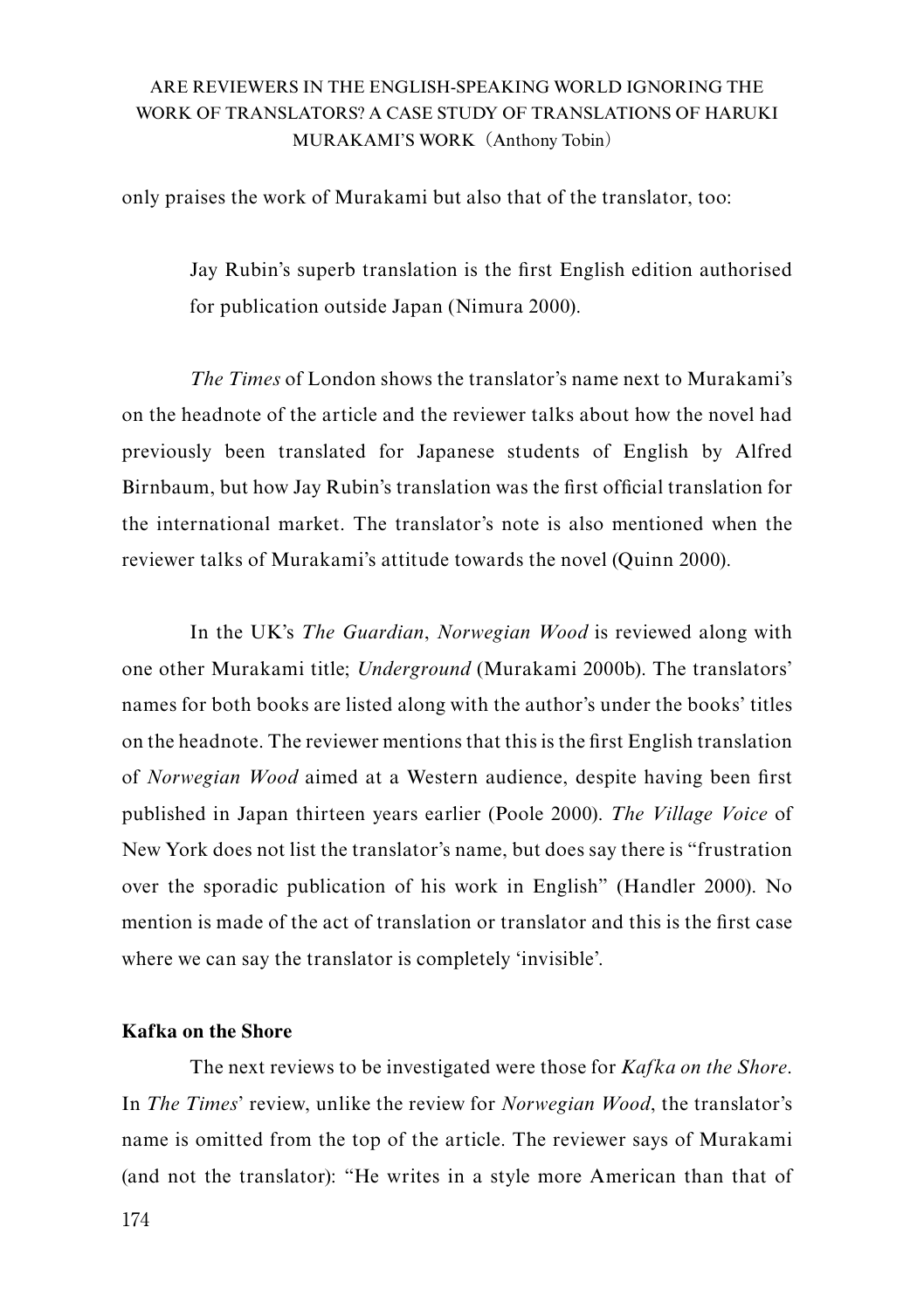many American writers" (Hill 2005). This points towards a very successful domesticating strategy. However, the translator is not entirely invisible as the reviewer does mention him in the last paragraph:

Philip Gabriel's translation is carefully done and Murakami's prose is all the richer – and pleasantly weirder – for the translator's fidelity to it (Hill 2005).

John Updike (2005) reviewed *Kafka on the Shore* for *The New Yorker*. Similarly to the review from 1981 which Venuti (1995) mentioned, this review was also very lengthy and only the merest mention of the translator was given. Philip Gabriel's name was listed in a caption which showed the book's cover, the author's name, publisher and price in a caption on the left, and the translator's name also appeared in brackets in the first paragraph along with the publisher and price. No further mention of translator or translation is given, and clearly Updike and *The New Yorker* had not changed their policy towards reviewing translations in the twenty-four year period.

*The New York Times*' review also makes only the most fleeting mention of the translator in their review of *Kafka on the Shore*; Philip Gabriel's name appears in a caption on the left with the novel's name, author and publisher. The reviewer praises Murakami's use of metaphors:

Murakami can turn a pretty metaphor when he chooses – headlights that 'lick' the tree trunks lining a dark road, the 'whooshing moan of air' from a passing truck 'like somebody's soul is being yanked out' (Miller 2005).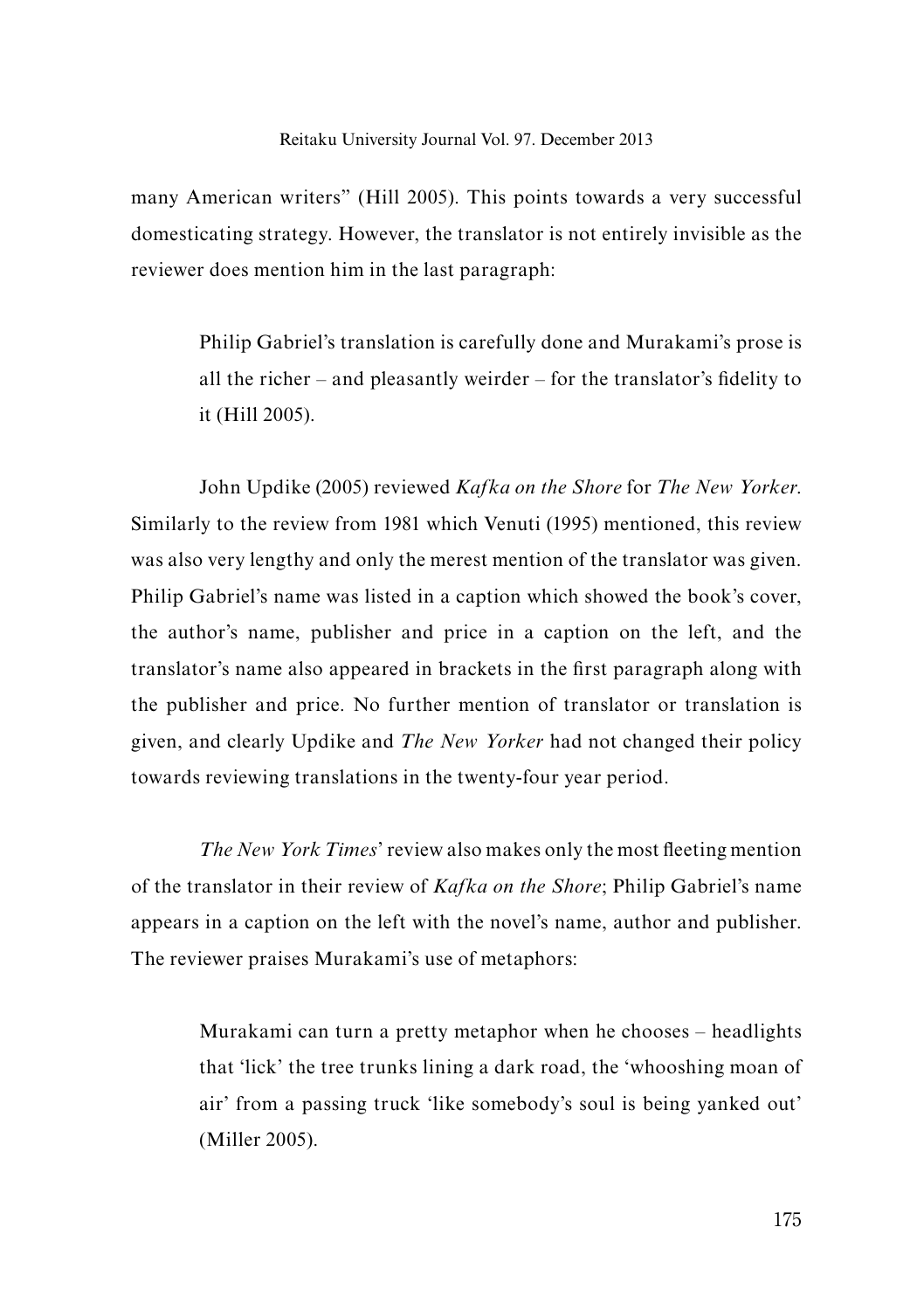Miller goes on to criticise Murakami's use of clichés, but nowhere is the translator mentioned in this praise or criticism. Surely the translator should be acknowledged or criticised for bringing such metaphors and clichés to life in the English language. The translator really does seem to be invisible in the body of this review. Tim Adams of the UK's *The Observer* (2005) continues this trend of ignoring the translator in his review. The translator's name does appear next to Murakami's at the top of the page but no mention of translator or translation is mentioned in the body of the review. The translator is well and truly invisible in *The Village Voice* review of *Kafka on the Shore*. Nowhere does the reviewer, Paul Lafarge (2005), make any mention of translator or translation. *The Boston Globe* (Wittes Schlack 2005) seems equally oblivious to the fact that someone had to translate the novel from Japanese. The translator's name does not appear anywhere on the page and no mention of translation is made in the review.

*The Financial Times'* review (Hunter-Tilney 2005) includes the translator's name next to Murakami's at the top of the article, but there is no mention of the translator or translation in the review itself. The reviewer praises Murakami's writing, singling out phrases such as "(a) bit like a parade that disappears down a street, then marches back on the same street towards you again" as a description of someone's face going blank and then reawakening. Once again, however, the reviewer has failed to mention the translator who brought this phrase to life in the English language.

*The Guardian's* David Mitchell, a very successful novelist himself, does the reviewer a little more justice by acknowledging that the novel is a translation in the review and also mentions the Americanisation of the translation: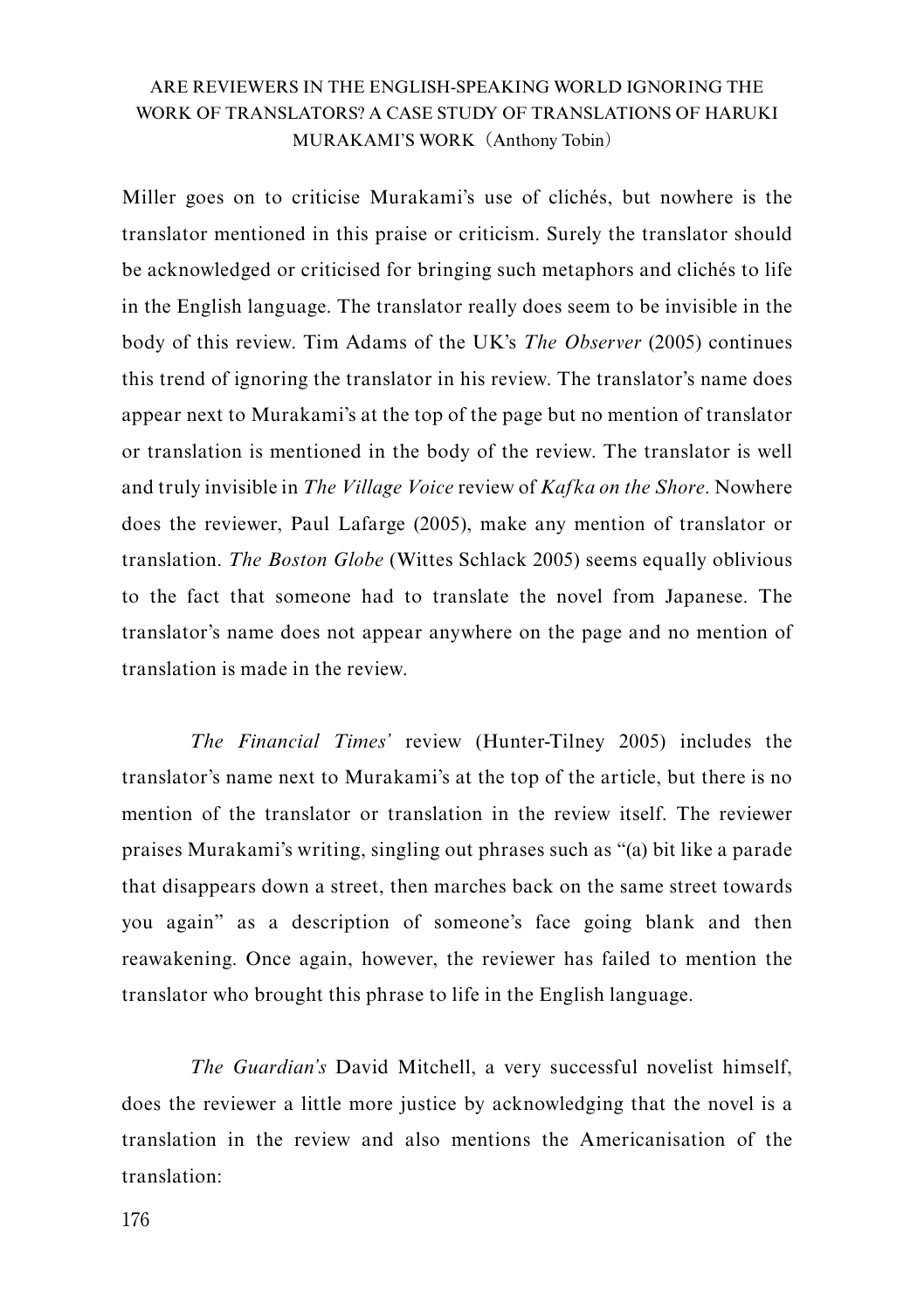The degree of Americanisation in the translation is rather sobering. Non-Americophones may have to swallow "Jeez Louise!" under majority Rules, but surely literate North Americans can handle Japanese characters buying and thinking in their own currency rather than dollars and bucks, as here (Mitchell 2005).

Mitchell seems to be a reviewer who would be open to more foreignizing in translation and clearly does not like translations which domesticate too much.

#### **Sputnik Sweetheart**

*The Guardian's* review (Myerson 2001) of *Sputnik Sweetheart* includes the name of the translator next to Murakami's in the headnote, but no mention of the translator or translation is made in the text itself. Zoe Green of the UK's *The Observer* seems to have reservations about the domesticating strategy in *Sputnik Sweetheart*, as well as the cultural references:

Murakami omits direct Japanese cultural references – the friends listen to Bach, love Marc Bolan and discuss Kerouac which, combined with the American English translation, gives the novel a strange flavour (Green 2001).

The only mention of the translator's name is under the title next to the author's, but at least the reviewer has an opinion on the translation and not just the novel.

In the reviews for UK title *The New Statesman* (Loose 2001), New York's *The Village Voice* (Lim 2001), and *Salon* of the USA (Miller 2001) there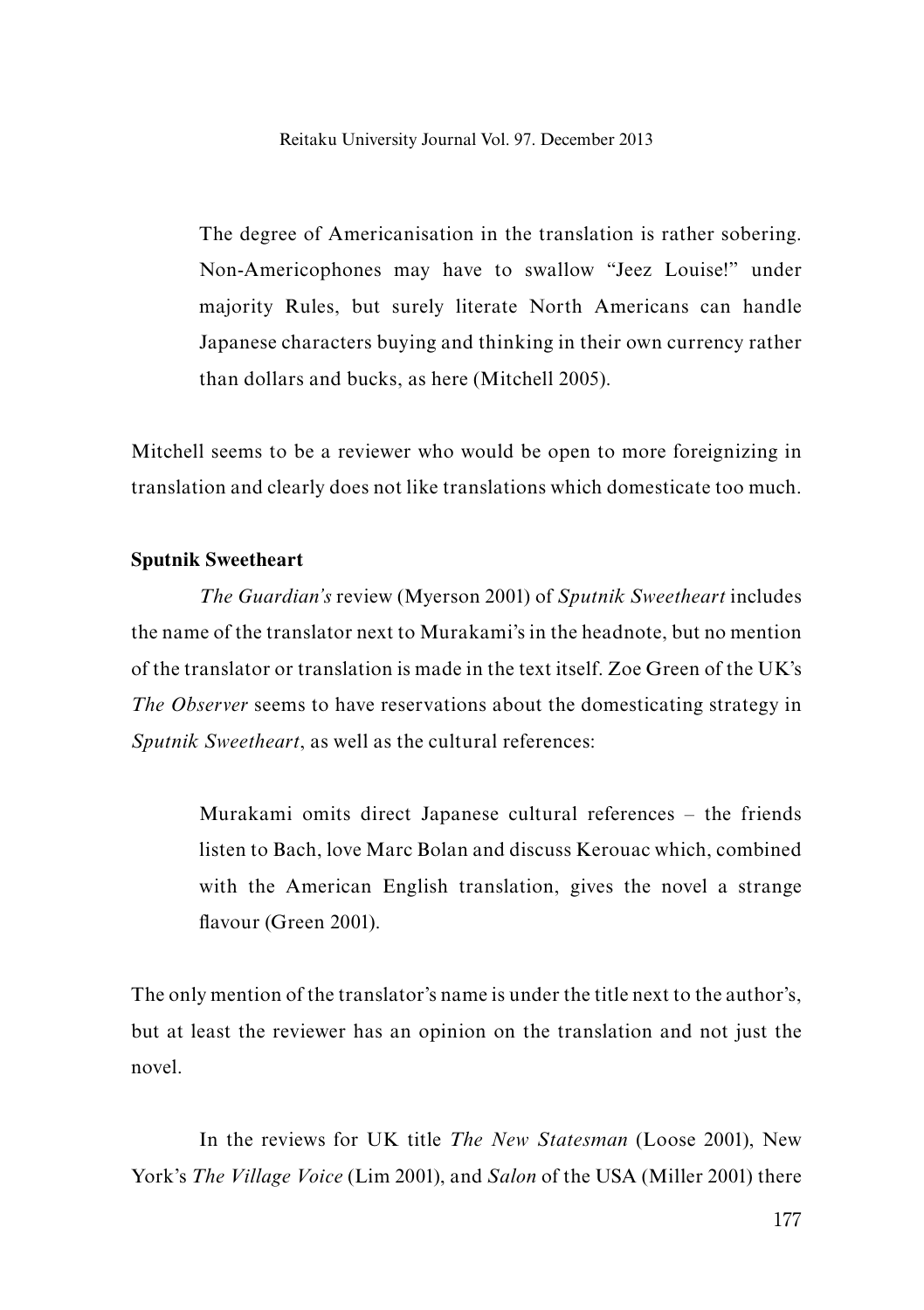is no mention whatsoever of the translator. The translator has been reduced to 'invisibility' in all three reviews. *The San Francisco Chronicle* does a little better by at least listing the translator's name next to Murakami's under the novel's name at the top of the page and mentioning previous "translations" (Lin 2001).

## **1Q84**

Murakami's latest book to be translated into English is *1Q84*. This book was released as three separate volumes in Japan, but the English version was published in a single volume in the United States, and in Britain the novel was published in two volumes, with the translation work being shared by two translators; Jay Rubin and Philip Gabriel.

Writing for *The Guardian*, Steven Poole is once again tasked with reviewing Murakami's work and acknowledges the fact that two translators have made this English version a reality:

Murakami's translators Rubin and Gabriel, assigned a volume each to meet a rush publishing schedule, have also conspired successfully in producing an English version of limpid consistency (Poole 2011).

In *The Washington Post* review by Philip Dirda this unusual method of translation is also mentioned:

Murakami's novels have been translated into a score of languages, but it would be hard to imagine that any of them could be better than the English versions by Jay Rubin, partnered here with Philip Gabriel (Dirda 2011).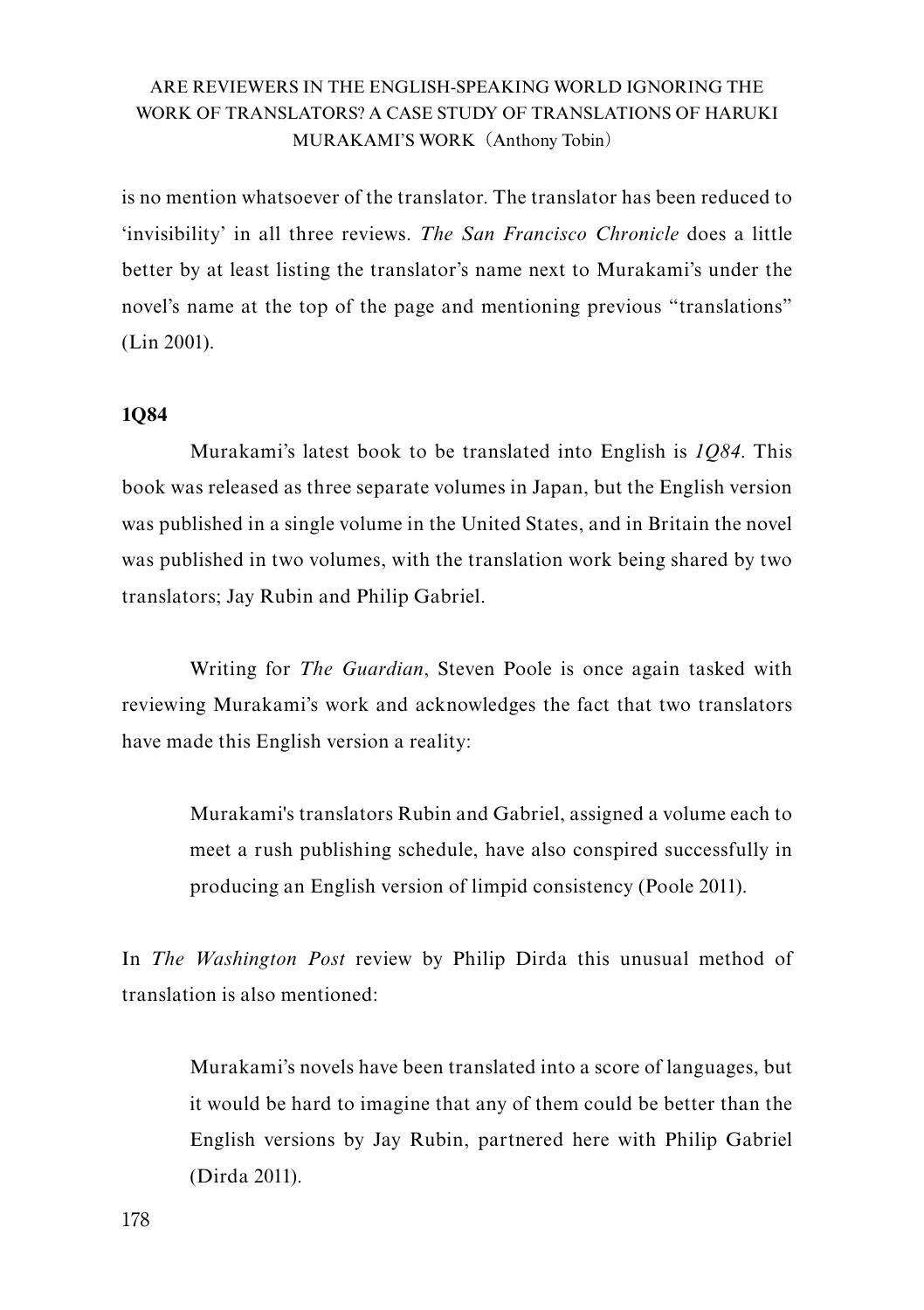Boyd Tonkin of the UK's *The Independent* also brings attention to the fact that two translators were used:

The third part might strike many readers as an afterthought or anticlimax. Philip Gabriel takes over at the translator's wheel from Jay Rubin. Both do sterling work in keeping up with Murakami's lurching shifts of mood, tone and register, and no gears crash with the changeover.

In *The Sydney Morning Herald* review of *1Q84* the reviewer mentions in the text that Jay Rubin is the translator of books one and two as he writes about how Rubin commented that because of Murakami's fame there would be no paring back his prose in translation, but the other translator is not mentioned (Flynn 2011).

So far the translators have been quite visible in the reviews of *1Q84* and this trend continues with the UK's *The Telegraph*. This review also mentions that Murakami's translator said that he "can get away with anything" editorially speaking (Cummins 2011). The reviewer also compares this novel to works by other translated authors, Stieg Larsson and Roberto Bolaño.

In Canada's *National Post* the translators' names are listed in a headnote, but no mention is made of the translators within the text. However, the reviewer does acknowledge the fact that it is a translation in the following sentence:

*1Q84* is the only of Murakami's translated works that's ever struck me as overwritten (Teodoro 2011).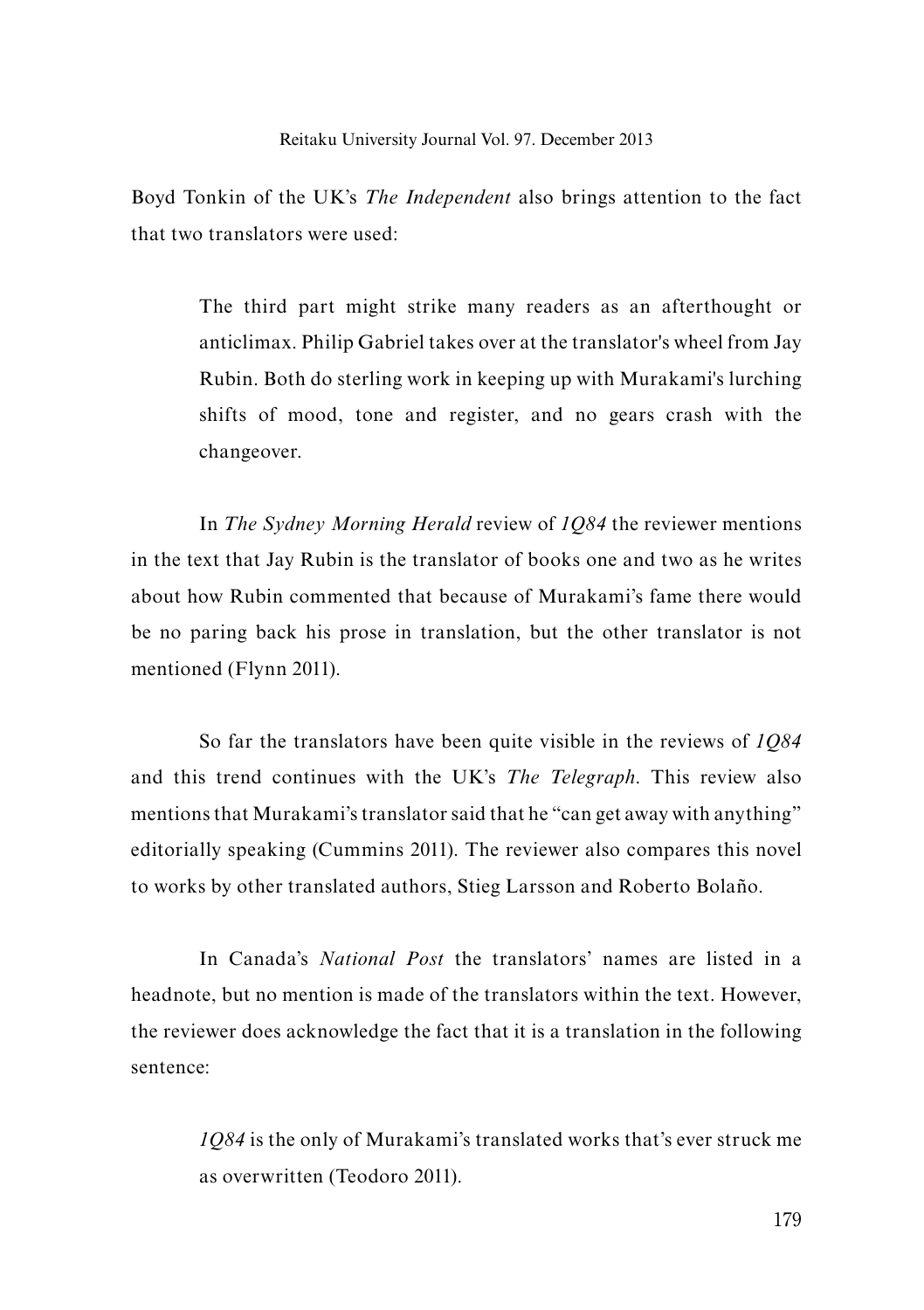*The New York Times* review of *1Q84* by Janet Maslin made no mention of the translators or the translation, and there wasn't even a caption mentioning the translators' names. This was the only review of *1Q84* in which the translators were completely invisible.

## **CONCLUSION**

From the reviews we can say that many, but by no means all, reviewers ignore the work of translators. In twelve of the twenty-five reviews absolutely no mention of the translator or the fact that the book is a translation is mentioned in the review – though in several of these cases the translator's name was listed in the headnote or a caption on the page. Reviewers from both the US and UK were guilty of ignoring the translator completely – there were too few reviews available from other English speaking countries to draw any conclusions.

It seemed common amongst British reviewers to be put off by the American English found in Murakami's translations. Perhaps if the language had been more neutral, or more British, the reviewers might not have had so much to say about the translation. The reviews of *Norwegian Wood* and *1Q84* had a higher rate of reviewers mentioning the translation. In five out of the seven reviews of *1Q84* the translators were mentioned explicitly and often praised, while only one review totally neglected to mention the fact that the novel was a translation. The case of *1Q84* is unusual in that two different translators were used for the translation of the three different volumes. This may have caught the attention of many of the reviewers and led them to conclude that it was worthy of inclusion in the reviews.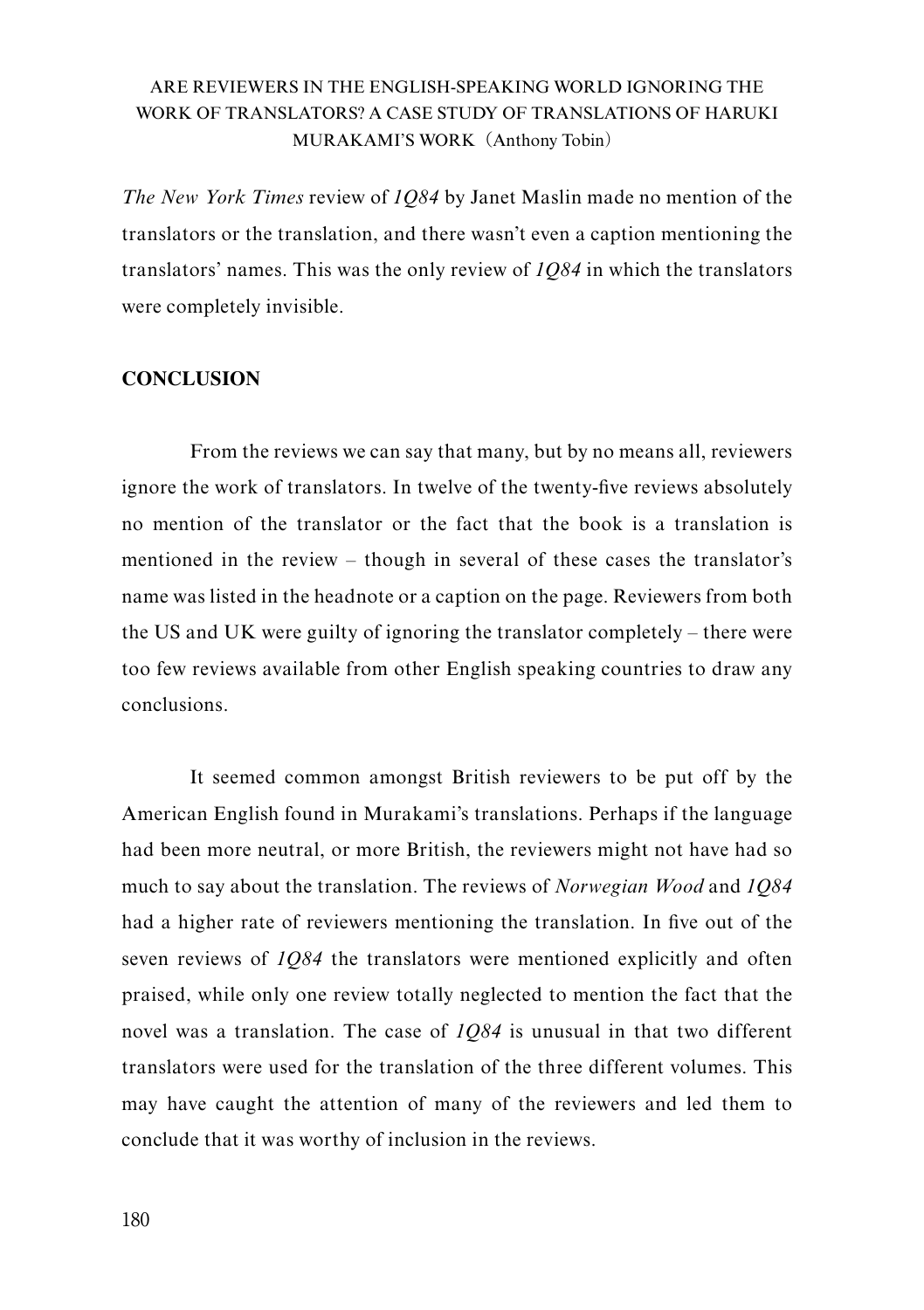On the other hand, most of the reviews of *Sputnik Sweetheart* did not bring attention to the fact that the novel was a translation; in fact, four out of the six reviews do not mention anything about the translator or translation within the text of the review. This was also the case in the *Kafka on the Shore*  reviews, where only two of the eight reviewers wrote about the translator or the translation.

In the case of *Norwegian Wood* three out of four of the reviews mentioned something about either the translation or the translator. Perhaps this was because of the translator's note and the inclusion of Japanese in chapter headings. Perhaps even introducing such a limited foreignizing strategy into otherwise fluent domesticated translations could add to awareness of translators among reviewers and readers.

#### **REFERENCE LIST**

Adams, T. 2005. Kafka on the Shore Review. *Observer* [Online]. Books section. 2 January 2005.Available from: <http://books.guardian.co.uk/>

Amazon. (Homepage). [Online]. Available from: <http://amazon.com/>

Berman, A. 2000. Translation and the Trials of the Foreign *IN*: Venuti, L (ed.) *The Translation Studies Reader*. London - New York: Routledge.

Cummins, A. 2011. 1Q84 Review. *The Telegraph* [Online]. Books section. 21 October 2011. Available from: <http://www.telegraph.co.uk/>

Dirda, M. 2011. 1Q84 Review. *Washington Post* [Online]. Books section. 19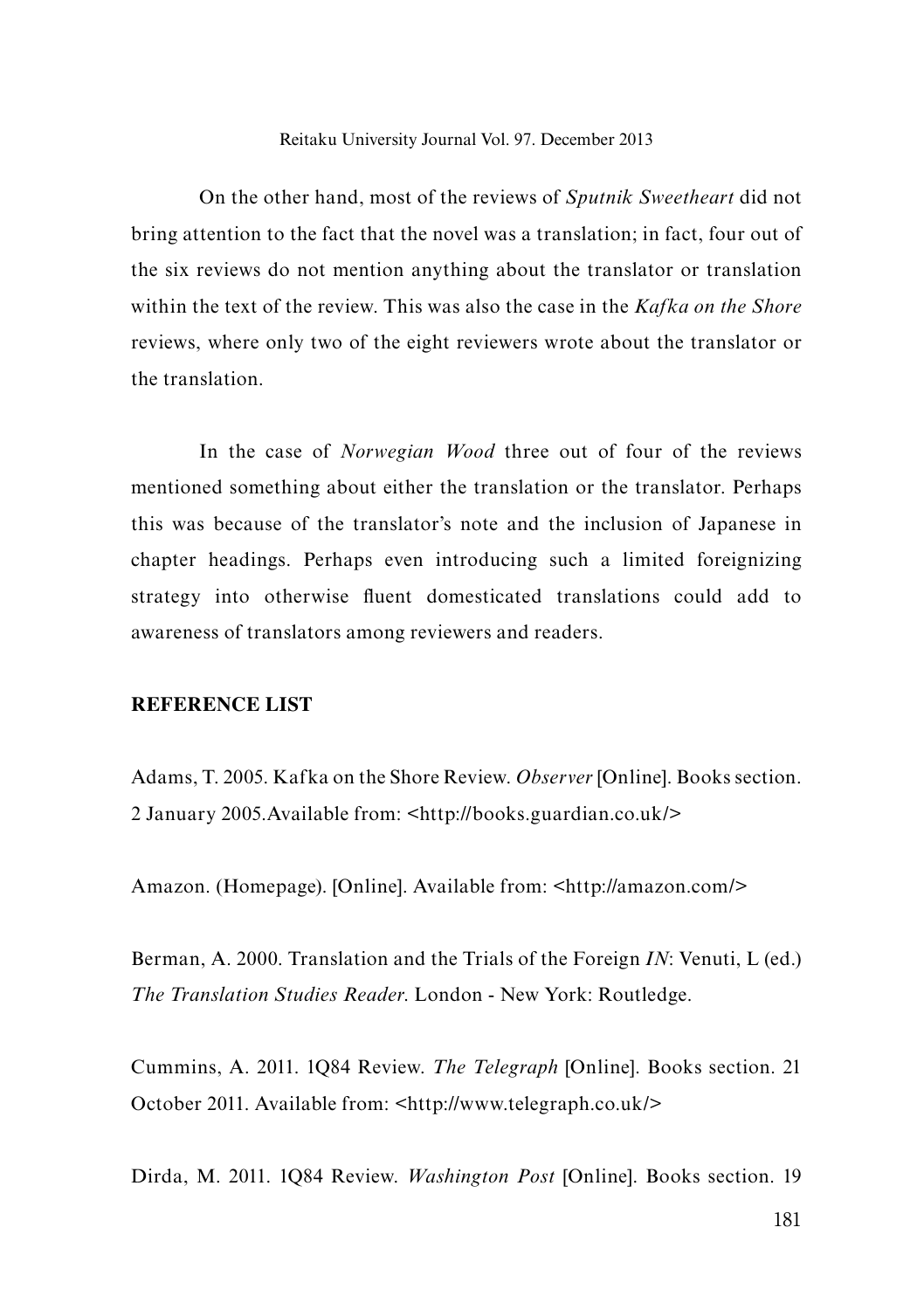October 2011. Available from: <http://www.washingtonpost.com/>

Flynn, C. 2011. 1Q84 Review. *Sydney Morning Herald* [Online]. Books section. 29 October 2011. Available from: <http://www.smh.com.au/>

Gaddis Rose, M. 1997. T*ranslation and Literary Criticism: Translation as Analysis*. Manchester. St. Jerome

Green, Z. 2001. Sputnik Sweetheart Review. *Observer* [Online]. Books section. 3 June 2001. Available from: <http://books.guardian.co.uk/>

Handler, D. 2000. Norwegian Wood Review. *Village Voice* [Online]. Books section. 26 September 2000. Available from: <http://www.villagevoice.com/>

Hill, T. 2005. Kafka on the Shore Review. *The Times* [Online]. Books section. 1 January 2005. Available from: <http://www.timesonline.co.uk/tol/news/>

Hunter-Tilney, L. 2005. Kafka on the Shore Review. *Financial Times* [Online]. Books section. 14 January 2005. Available from: <http://www.ft.com/home/ europe>

Koyama, T. 2008. Murakami sees story telling as common language. *Japan Today* [Online]. Features section. 2008. Available from: <http://www. japantoday.com/>

Lafarge, P. 2005. Kafka on the Shore Review. *Village Voice* [Online]. Books section. 11 January 2005. Available from: <http://www.villagevoice.com/>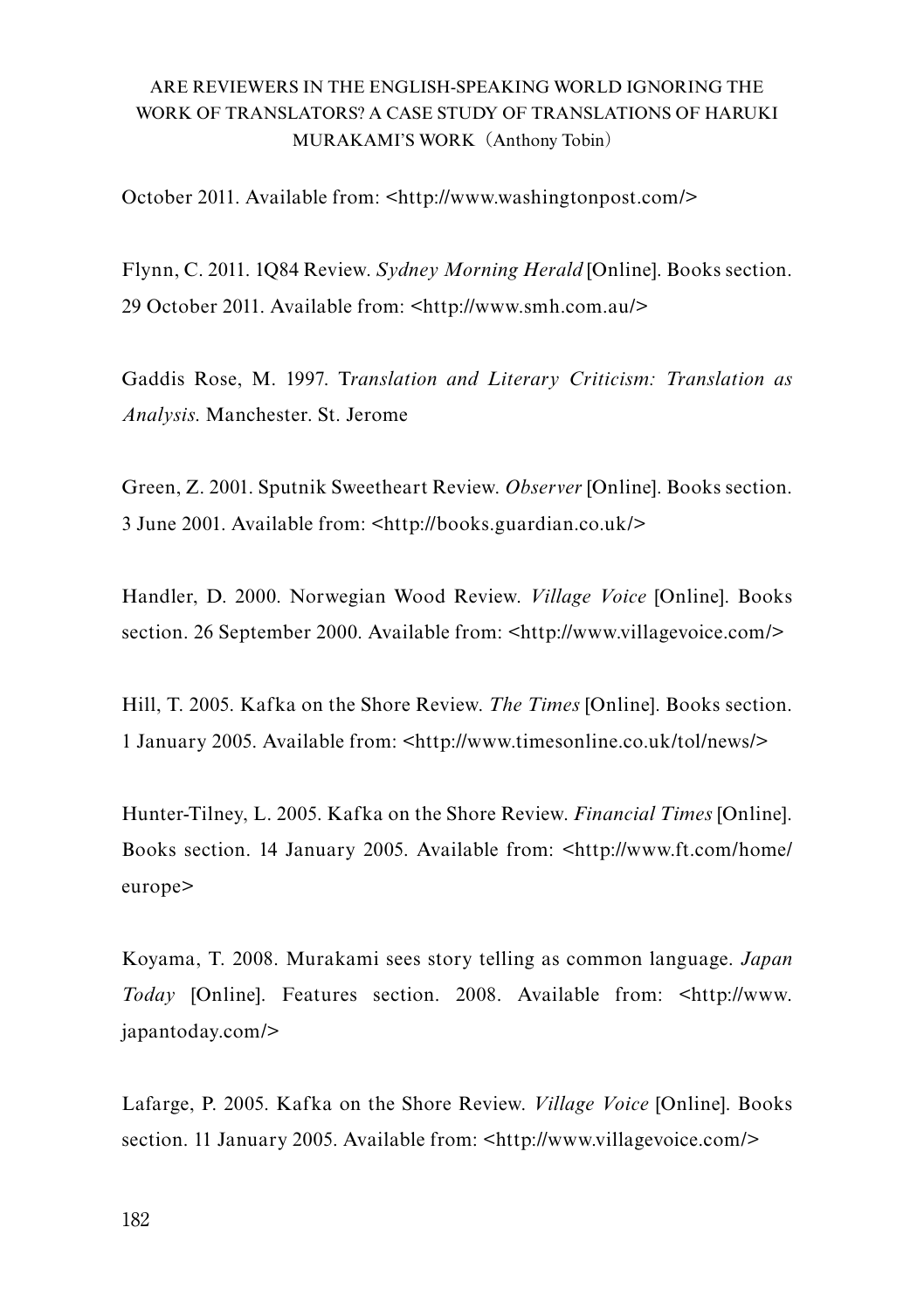Lim, D. 2001. Sputnik Sweetheart Review. *Village Voice* [Online]. Books section. 5 June 2001. Available from: <http://www.villagevoice.com/>

Lin, F. 2001. Sputnik Sweetheart Review. *San Francisco Chronicle* [Online]. Books section. 29 April 2001. Available from: <http://www.sfgate.com/>

Loose, J. 2001. Sputnik Sweetheart Review. New Statesman [Online]. Books section. 4 June 2001. Available from: <http://www.newstatesman.com/>

Maslin. J. 2005. 1Q84 Review. *New York Times* [Online]. Books section. 9 November 2011. Available from: <http://www.nytimes.com/>

Miller, L. 2001. Sputnik Sweetheart Review. *Salon* [Online]. Books section. 19 April 2001. Available from: <http://www.salon.com/>

Miller, L. 2005. Kafka on the Shore Review. *New York Times* [Online]. Books section. 6 February 2005. Available from: <http://www.nytimes.com/>

Mitchell, D. 2005. Kafka on the Shore Review. *Guardian* [Online]. Books section. 8 January 2005. Available from: <http://books.guardian.co.uk/>

Munday, J. 2001. *Introducing Translation Studies: Theories and Applications*. Abingdon - New York: Routledge

Murakami, H. 2000a. *Norwegian Wood*. London: Harvill

Murakami, H. 2000b. *Underground*. London: Harvill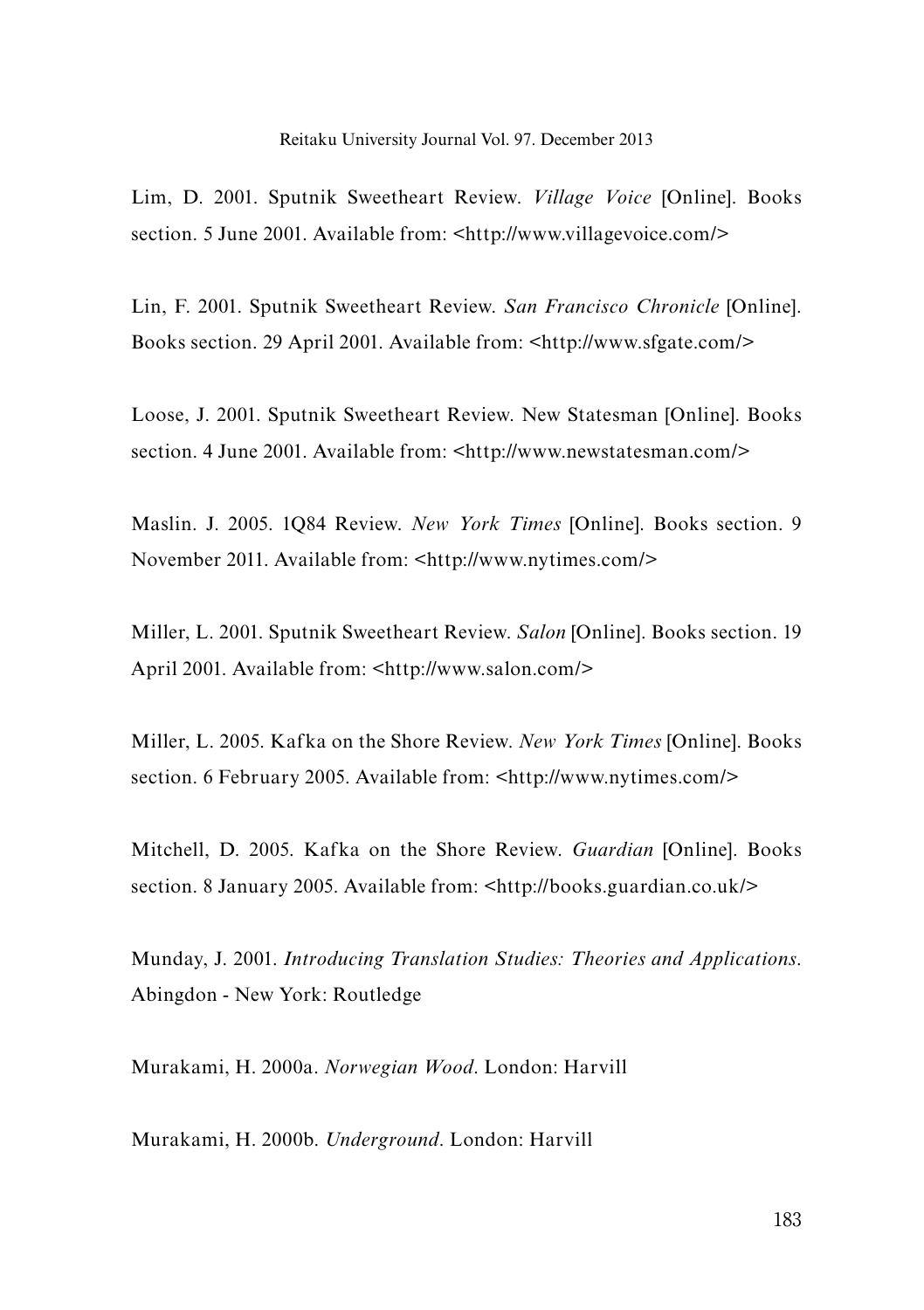Murakami, H. 2001. *Sputnik Sweetheart*. London: Harvill

Murakami, H. 2005. *Kafka on the Shore*. London: Harvill

Murakami, H. 2011. *1Q84*. New York: Knopf

Myerson, J. 2001. Sputnik Sweetheart Review. *Guardian* [Online]. Books section. 26 May 2001. Available from: <http://books.guardian.co.uk/>

Nida, E, 1982. *The Theory and Practice of Translation*.2nd ed. Leiden: Brill

Nimura, J. 2000. Norwegian Wood Review. *New York Times* [Online]. Books section. 24 September 2000. Available from: <http://www.nytimes.com/>

Poole, S. 2000. Norwegian Wood and Underground Review. *Guardian* [Online]. Books section. 27 May 2000. Available from: <http://books.guardian.  $\cosh(k)$ 

Poole, S. 2011. 1Q84 Review. *Guardian* [Online]. Books section. 18 October 2011. Available from: <http://books.guardian.co.uk/>

Quinn, P. 2000. Norwegian Wood Review. *The Times* [Online]. Books section. 2 June 2000. Available from: <http://www.timesonline.co.uk/tol/news/>

Rubin, J. 2000. Translator's Note *IN*: Murakami, H. *Norwegian Wood*. London: Harvill

184 Snell-Hornby, M. 1995. *Translation Studies: An Integrated Approach*. 2nd ed.